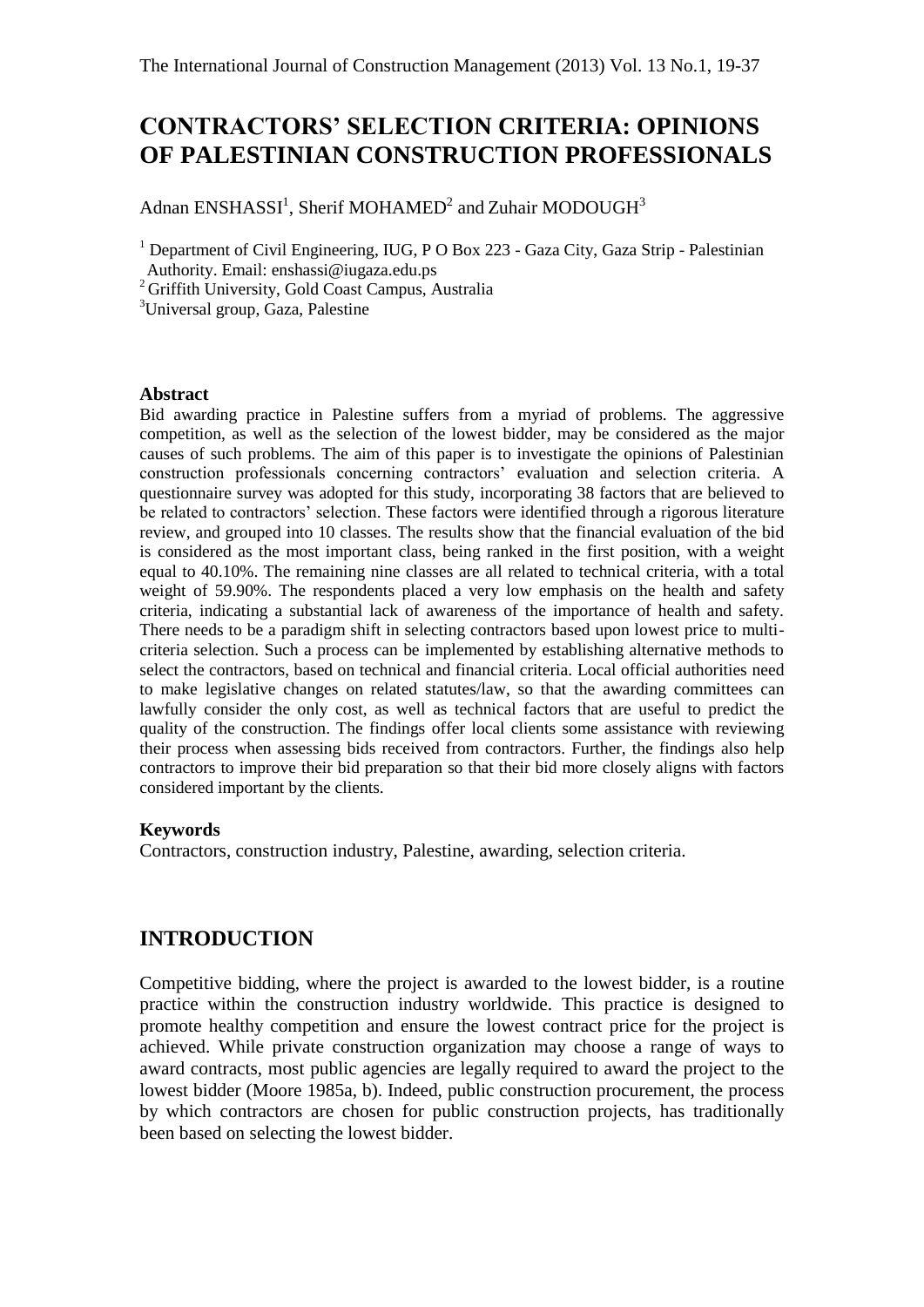Such public construction based procurement processes reflect the values society associates with public administration, such as transparency, fairness, ease of contract administration (efficiency), and competitive bidding. Further, public funds require a degree of openness, with as many bidders as possible to "fairly" distribute public monies and to create a competitive environment where the public receives a good product for the money spent. In addition, construction procurement has historically been based on sealed bidding, where the lowest responsible bidder is awarded the contract. This system has simplified the awarding process and helped to protect agencies from bid protests in the courts (Merna and Smith 1999).

However, the lowest bidder method has created a number of problems. Rules designed to protect the public from corruption have made it difficult for innovation in selecting construction delivery systems. The low bid process ensures that selection is based exclusively on price, not on qualitative factors, such as past performance or construction schedule (Runde and Sunayama 1999). A 'good' contractor is expected to complete a project on time, within budgeted cost, and to the client's desired level of quality. Unfortunately, this is not always the case. Earlier research and a number of case studies have highlighted that clients' total satisfaction (comprising time, cost and quality performance measures) is difficult to achieve (Ward et al 1991; Kometa et al 1995; Chinyio et al 1998; Soetanto et al 1999). The importance of contractor selection is mostly underestimated and neglected in construction (Ng and Wan 2005). Importantly, and is reported in some countries such as Nigeria (Ogunsemiand and Aje 2006), wrong tendering practice has being a major contributor to the construction industry's inefficiency.

In the nineties, the search for suitable procurement routes to improve the clients "overall" levels of satisfaction have continued to attract much attention, from both industry and academia (Skitmore and Marsden 1988; Chinyio 1998; Latham 1994; Egan 1998). Evaluating contractors and selecting the best bidders requires sophisticated knowledge and experience to ensure that the selected contractor is capable of executing the project according to the owner's requirement (Alsugair 1999). However, the selection of contractors often encounters problems, resulting in the selection of inappropriate contractors, difficulties in the management of the contractor, and out-of control of quality, time, budget, and safety (Holt 1998).

Several problems have arisen due to lowest bid contracts being awarded (Jesen 2001), e.g. low profit margins in high-risk industry, reduction of trained craftspeople in the subcontracting area, performance issues, and dispute issues. The most common way of awarding contracts in the Gaza Strip is the lowest bid method. This paper seeks to examine bidding practices within the Palestinian construction industry, identifying key problems and their solutions. Findings from the study are anticipated to improve the Palestinian construction industry by advancing the current system of awarding contracts. The paper aims to shed some light on contractors' selection criteria as practised in Palestine, and compare it whenever possible with published studies undertaken in other parts of the world, thus making a small contribution to the existing body of knowledge.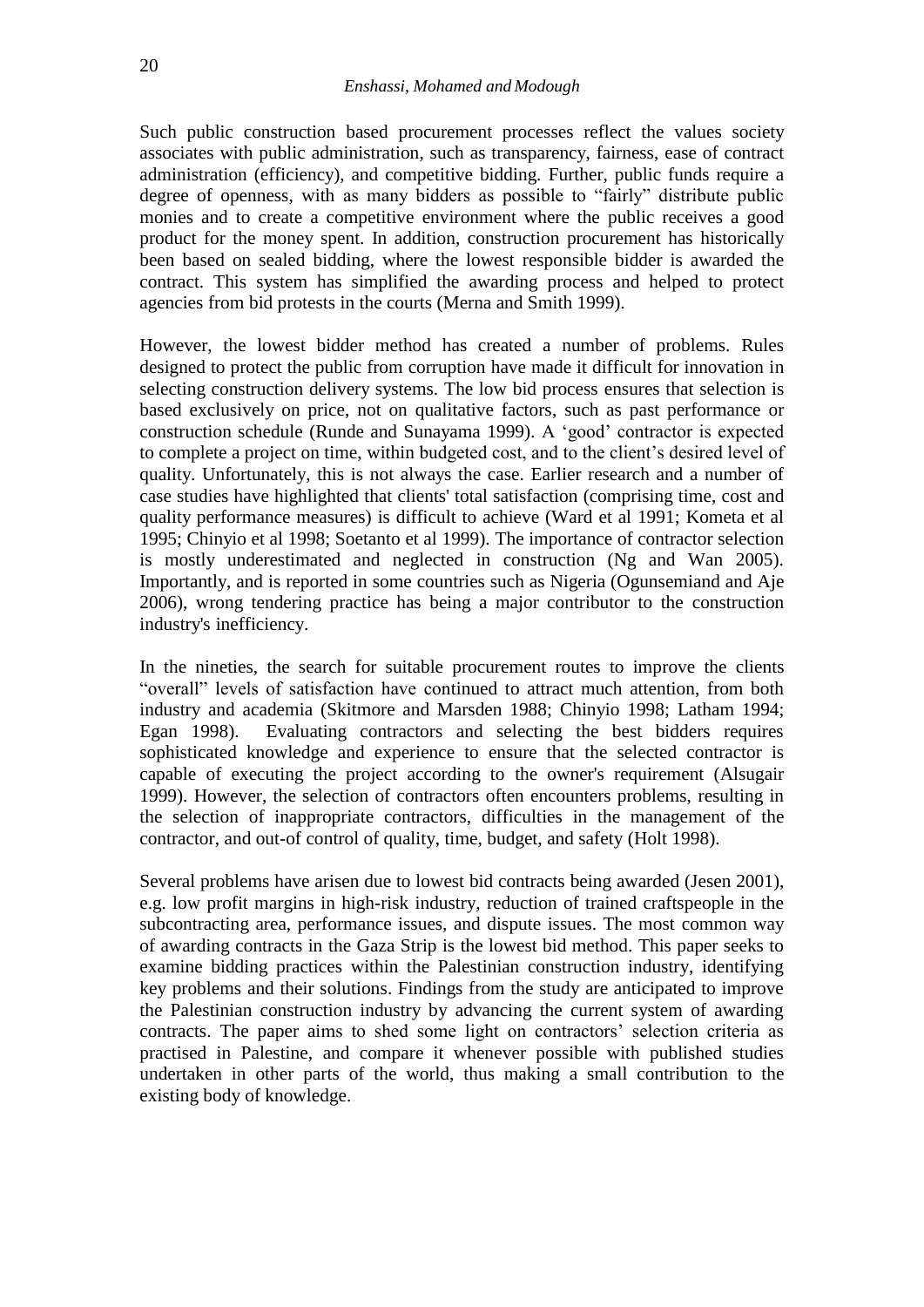# **LITERATURE REVIEW**

Awarding a contract is the approach an owner follows to choose a contractor who will provide works under specific criteria. A project can be procured using different procurement methods, ranging from a single source (namely: direct hiring, negotiation, restrictive bid), to open competition procurement (Beard et al., 2001). Further, an owner may select a contractor through competitive bidding, such as the lowest-bidder system and the non-lowest-bidder system. Procurement type is a critical decision because it defines the method by which to select the key player in the project, which is the construction firm that is expected to deliver the project. This decision greatly impacts upon the performance because, if the construction firm is not qualified to achieve the project goals, serious problems may arise during and after construction (Runde and Sunayama 1999). Eriksson and Westerberg (2011) noted that bid evaluation affects both cost and time performance.

The review of the existing literature indicates that many studies have developed various systems with different evaluation criteria to assist owners during the contractor selection in selecting the appropriate contractor (for example; Watt et al. 2010, Wang 2009, Plebankiewicz 2009, Lin et al 2008, Oe et al 2008, Sing and Tiong 2006, Waara and Brochner 2006, Mitkus and Trinkuniene 2007, Tan (2010). The main advantages of these methods and evaluation systems are that they provide a systematic and objective procurement approach that takes into consideration numerous factors, other than the price of the bid. Using a multi-criteria approach for evaluating contractors may help solve several problems with respect to their economic and technical aspects, quality standards, past performance, and other tangible and intangible characteristics (Skitmore and Marsden 1988). Soo and Oo (2010) studied the effect of information feedback in construction bidding. Their findings show that contractors adopt various strategies to enhance their chances of winning projects. For example, their experiences in past bidding competitions play a role in offering competitive bid prices. Fu et al. (2004) found that experienced bidders, who bid frequently, are more competitive than bidders who bid occasionally.

Hatush and Skitmore (1997) also found that all clients use a `similar' set of criteria for contractor selection, but that the way the clients quantify these criteria can be very different in practice. Previous studies have also shown that a contractor's bid amount appears to be the most dominant and important criterion (Holt et al. 1994, Hatush and Skitmore 1997, Holt 1998). Four weaknesses were identified in contractor selection practice: (i) the lack of a universal approach, (ii) long-term confidence attributed to results of prequalification, (iii) reliance on tender sum in decision making, and (iv) the inherent subjectivity of the process (Holt et al. 1994, 1995). Holt et al. (1995) provided an example application of Multi-attribute Analysis to the evaluation of construction bidders. In contrast, Hatush and Skitmore (1997) applied the Program Evaluation and Review Technique (PERT) to assess and evaluate contractor data against client goals (time, cost and quality). Additionally, Hatush and Skitmore (1998) used Multi Attribute Utilities Techniques (MAUT) to select the best contractor, based on a mixture of qualitative and quantitative criteria.

A number of innovative approaches have been put forward that are designed to achieve the selection of "good" contractors (Holt 1998). Some of these univariate or multivariate statistical methods have aimed to provide a quantitative indication of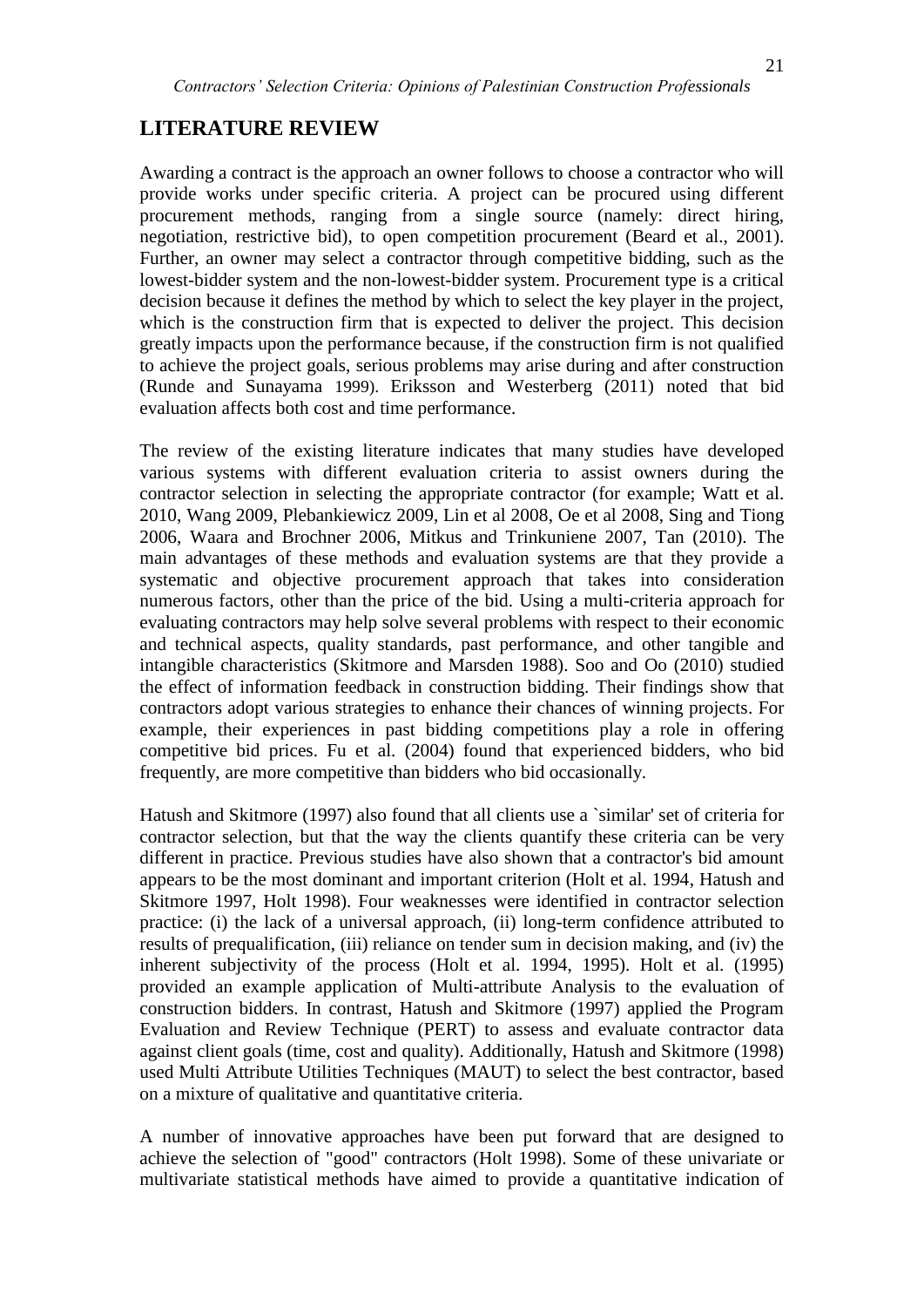contractors' potential cost or quality performance. Others have used multivariate statistical methods, i.e. one or more dependent variables and several independent variables (Tam and Harris 1996; Chinyio et al. 1998). In a universal selection method, emphasis is placed on the investigation of a contractor's particular ability, such as: the prediction of cost, time or quality performance. Almost every previous study in this field has cited different performance assessment methods as being the "most effective" for the selection of a "good" contractor (Herbsman and Ellis 1992; Herbsman 1995).

Standardization of the selection systems should be based on previous project experience, while taking into consideration priorities that are specific to future projects. If implemented, standardization processes will enable construction organizations to be more flexible, and so cope better with change, a characteristic especially relevant for local contractors considering moving to the international level (Kumaraswamy 1996). It has been recommended that the selection be composed of a two-step approach: prequalification, and tender evaluation; the first stage should emphasize the contractor's organization capabilities (such as past experience and financial health), while the second stage should evaluate those contractor's competencies that enable him to qualify for project-specific criteria (such as proposed construction method or previous expertise) (Holt 1998, Nguyen 1995).

Tarawneh's (2004) study on contractor prequalification for public and private project used qualitative interviews with owners, directors and senior managers of major client organizations in Jordan to gather the data. His findings indicated that public and private clients have different views about the importance and priorities of the prequalification criteria.

An earlier study by Jaselskis and Russell (1992) analyzed contractor failure in the US; they recommended that an owner should have two means of avoiding or minimizing the impact of contractor failure: analyzing the contractor qualification prior to contract award; and monitoring the contractor's performance after the contract was awarded. El-Sawalhi et al. (2007) considered the pre-qualification criterion to be an indirect measure of the likely performance of contractors in meeting project objectives. For the pre-qualification process to be logically complete, the effect of the criteria on the predominant project objectives needs to be known. Table 1 summarizes some selection methods used.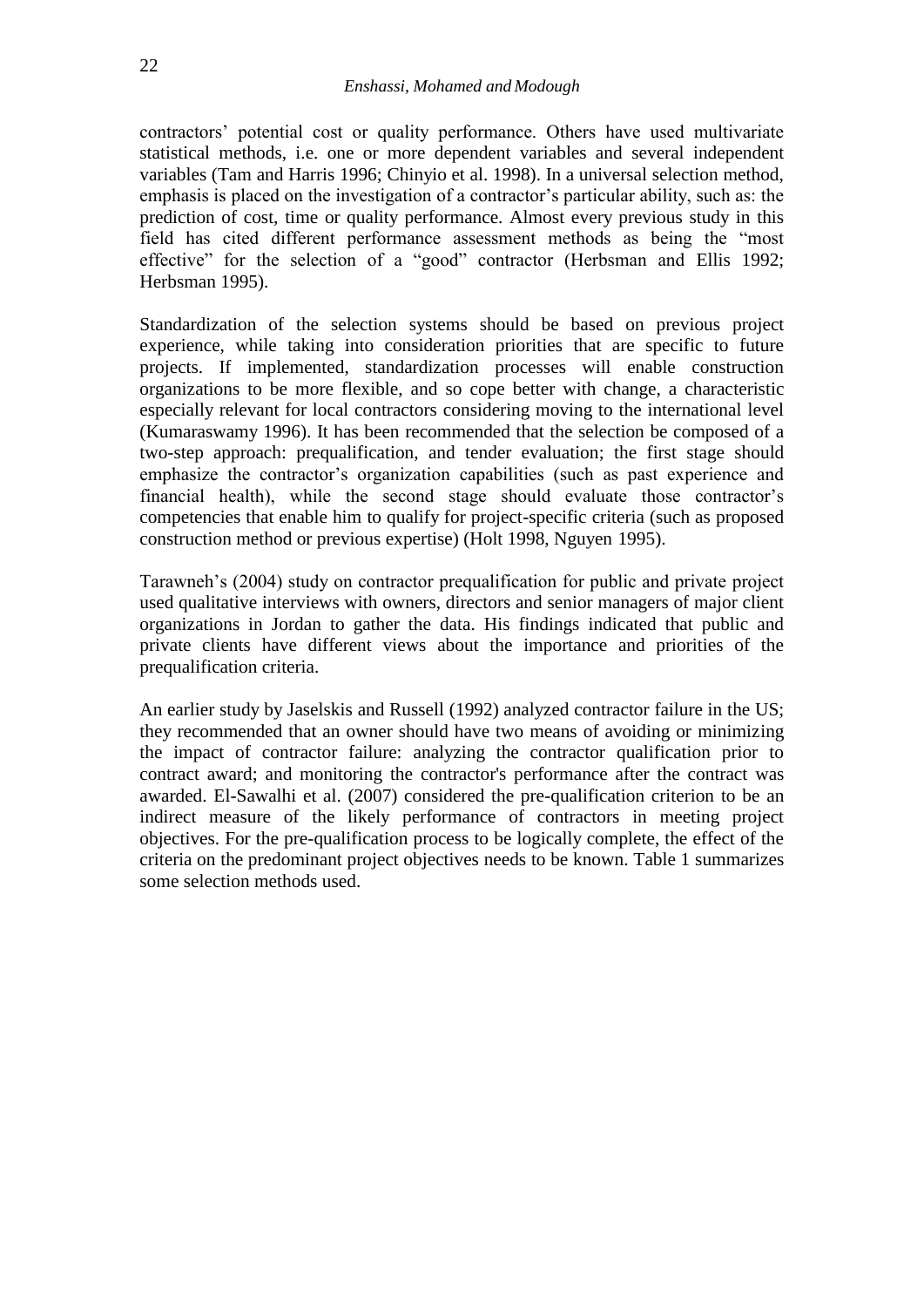|                          | Table 1: Summary of Developed Methods for Contractor Selection                |                                                                                                                                                                                                                                                                                                                                                                                                                                                                                        |  |  |  |
|--------------------------|-------------------------------------------------------------------------------|----------------------------------------------------------------------------------------------------------------------------------------------------------------------------------------------------------------------------------------------------------------------------------------------------------------------------------------------------------------------------------------------------------------------------------------------------------------------------------------|--|--|--|
| SN                       | Method of Contractor's<br>Selection                                           | <b>Principal Characteristics</b>                                                                                                                                                                                                                                                                                                                                                                                                                                                       |  |  |  |
| $\mathbf{1}$             | The analytical hierarchy<br>process (AHP),<br>(Saaty1990)                     | This decision aiding method or approach organizes<br>tangible and intangible factors in a systematic way by<br>breaking a problem down in a logical fashion and<br>provides a structured solution to the decision-making<br>problems.                                                                                                                                                                                                                                                  |  |  |  |
| 2                        | Dimensional weighting<br>method, (Russell and<br>Skibniewski 1988)            | In this method, contractors are ranked on the basis of<br>the selection criteria; a contractor's total score is<br>calculated by summing their ranks multiplied by the<br>weight of the respective criteria. Then, contractors are<br>ranked on the basis of their total scores.                                                                                                                                                                                                       |  |  |  |
| 3                        | Two-step prequalification<br>method), (Holt at el 1994)                       | This method is a modification of the dimensional<br>weighting method. In the first step, the contractors are<br>screened. They must get through this step to be<br>eligible for the second phase of the prequalification.<br>In the second step, the dimensional weighting<br>technique is used for more specialized factors.                                                                                                                                                          |  |  |  |
| $\overline{\mathcal{A}}$ | Dimension –wide strategy<br>method, (Russell and<br>Skibniewski 1988)         | this method a list of the most important<br>In<br>prequalification criteria is developed in descending<br>order of importance. The contractors are then<br>evaluated on these factors. If a candidate fails to meet<br>any of the criteria, the candidate is removed from the<br>prequalification process. The method continues until<br>contractors are measured on all criteria.                                                                                                     |  |  |  |
| 5                        | Prequalification formula<br>method, (Russell and<br>Skibniewski 1988)         | This method prequalifies contractors on the basis of<br>a formula that calculates the maximum capability of a<br>The contractor's prequalification is<br>contractor.<br>dependent on the contractors' maximum capability,<br>current uncompleted work and the size of the project<br>under consideration. If the difference between the<br>contractor's capability and current uncompleted work<br>is less than the project works, then the contractor is<br>removed from the bidding. |  |  |  |
| 6                        | The Evidential Reasoning<br>approach (ER), (Sonmez et al<br>2001)             | The Evidential Reasoning (ER) approach integrates<br>both quantitative and qualitative hierarchal methods<br>to solve the contractor selection problem. ER has<br>increasingly been used in a diverse range of areas<br>from engineering, management, to safety. Decision<br>problems are usually structured in a hierarchical<br>order.                                                                                                                                               |  |  |  |
| 7                        | Multivariate Discriminant<br>Analysis (MDA) approach,<br>(Wong and Holt 2003) | This<br>developed<br>method<br>for<br>classifying<br>was<br>contractors' performance into 'good' and 'poor'<br>groups. Further, the research derives a set of the most<br>predominant PSC (project-specific criteria), which<br>best discriminate contractor performance into good<br>and poor groups.                                                                                                                                                                                 |  |  |  |

Table 1: Summary of Developed Methods for Contractor Selection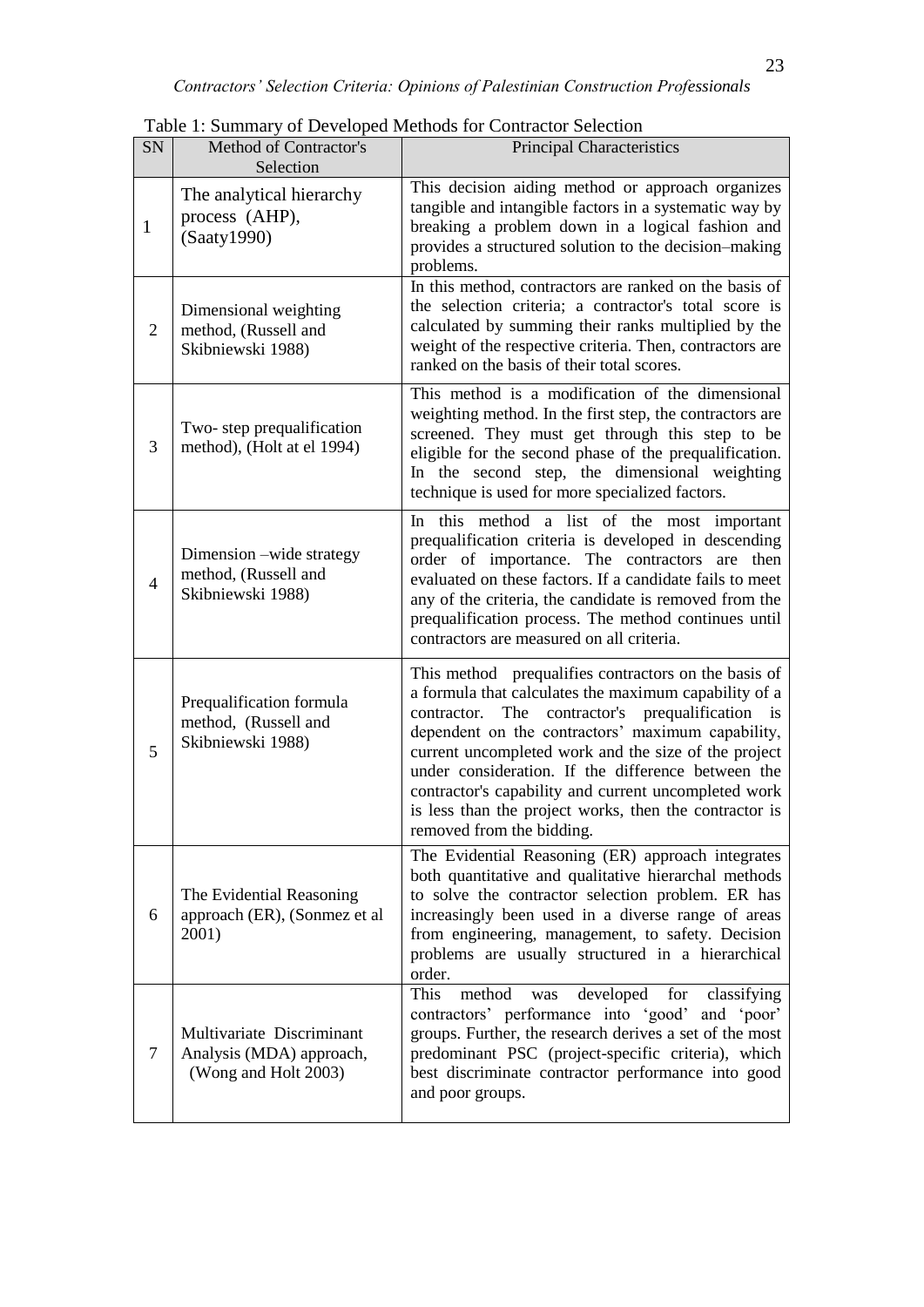| SN | <b>Method of Contractor's</b>            | <b>Principal Characteristics</b>                                                                                                                                                                                                                                                                                                                                                                                              |  |
|----|------------------------------------------|-------------------------------------------------------------------------------------------------------------------------------------------------------------------------------------------------------------------------------------------------------------------------------------------------------------------------------------------------------------------------------------------------------------------------------|--|
|    | Selection                                |                                                                                                                                                                                                                                                                                                                                                                                                                               |  |
| 8  | Cluster Analysis (CA),<br>(Holt 1998)    | This method involves a theoretically infinite range<br>(set) of contractors. The principal task therefore, is<br>one of reducing this original set into a series of<br>smaller, manageable sub-sets of like character. By<br>analyzing these sub-sets, the quality of contractors<br>therein may be observed and the best subset(s)<br>identified for subsequent tender invitation if<br>prequalification is being performed. |  |
| 9  | Multiple Regression (MR),<br>(Holt 1998) | This is a statistical technique whereby an equation is<br>constructed to observe, and ultimately, to predict the<br>effect of several independent variables upon a<br>dependent variable. Frequently the MR is an evidence<br>of academic usage.                                                                                                                                                                              |  |
| 10 | Fuzzy Set (FT),<br>(Nguyen 1995)         | Fuzzy sets and fuzzy logic have been used in decision<br>making, and also for project selection, using more or<br>less adequate sets of selection criteria. Fuzzy Set is an<br>evidence of academic usage.                                                                                                                                                                                                                    |  |

Table 1: Summary of Developed Methods for Contractor Selection (Cont'd)

Following a systematic procedure greatly improves the evaluation process and, consequently, the potential success of the project is more likely to materialize (Mahdi et al. 2002; Alhazmi and McCaffer 2000). Evaluating contractors and selecting the best bidders requires sophisticated knowledge and experience to ensure that the selected contractor is capable of executing the project, according to the owner's requirement (Alsugair 1999). A prequalification process ensures that clients obtain a number of competitive, reasonable, and easy to evaluate bids, submitted by equally suitable and experienced contractors. The prequalification of contractors aims at the elimination of incompetent contractors from the bidding process (Tarawneh 2004). Further, prequalification can aid the public and private owner to achieve the successful and efficient use of their funds by ensuring that a qualified contractor will construct the project.

Prequalification is a screening process applied to contractors, before the tendering, to reduce the risk of project failure. Most prequalification methods use some form of a weighted scoring system, where the contractors are scored according to weighted criteria that are finally summed to produce a single value All prequalification systems have the same basic steps: develop the criteria, gather the contractor data, verify the data, apply the contractor data to the criteria, and decide whether to prequalify the contractor. El-Sawalhi et al. (2007) proposed a prequalification system, based on priority weights, for the prequalification criteria used for a standing list of contractors in the Gaza Strip and West Bank. This selection is based on evaluating an extensive array of contractor criteria.

Most of the implementing agencies, owners or donors in the Gaza Strip are frequently assumed to use the low bid price method in bid awarding; the contract is rarely awarded to the second lowest price, nor are alternative ways used in the process of selecting contractors and awarding bids. The reasons for this situation can be traced to the following: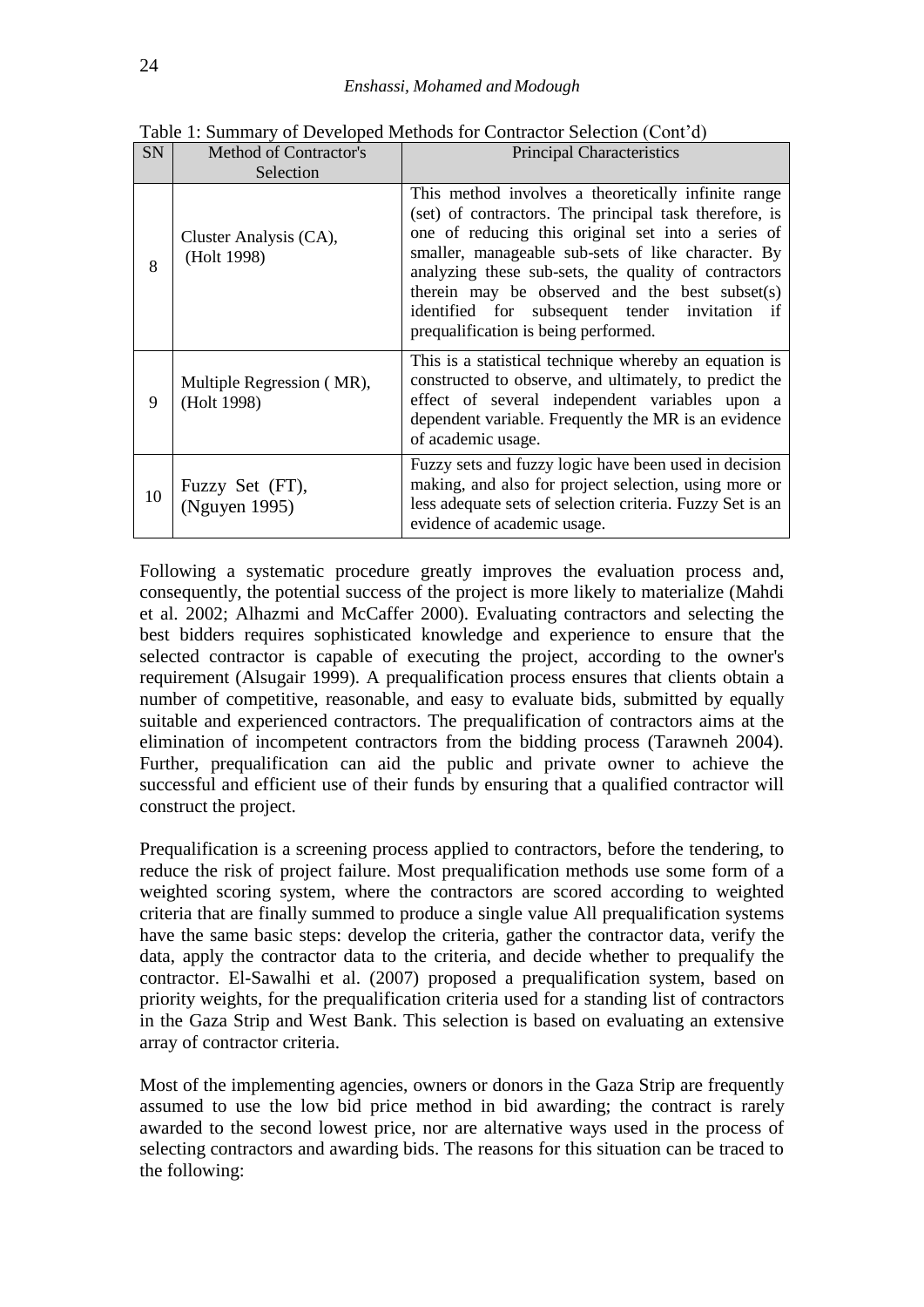- Transparency is guaranteed in the "lowest bid price" awarding method.
- This method has been used before and is easy to implement.
- This method is covered by law and official regulations.
- The donors' conditions fit this process, especially the World Bank.
- The desire of the owners to obtain suitable and reasonable prices.
- Some clients perform a prequalification on contractors participating in the bids; hence, this awarding process suits them.
- The owner hesitates in using alternative awarding processes because they need qualified evaluation committees, with good past experience, which are not available.
- Ignorance of the new alternative awarding methods by the staff representing the majority of owners.

# **RESEARCH METHODOLOGY**

The purpose of this paper is to investigate the opinions of Palestinian construction professionals concerning contractors' evaluation and selection criteria. The questionnaire survey approach was adopted as the primary data required and the nature of the population studied could be better covered by this approach. The face-toface deliveries of the questionnaires were used to promote the respondents' response rate, while also continuing to strengthen the researcher's personal contacts with the industry. The targeted population consisted of public sector clients and consulting firms using contractors' evaluation and selection methods. It is worth noting that the perspective of local contractors was not investigated by this study.

The questionnaire was carefully designed based on previous related studies. A pilot questionnaire, completed by industry experts, was used to measure its validity and reliability, as well as to test the collected data. The pilot study provided a trial run for the questionnaire, to test the wording of questions, to identify any ambiguous questions, to test the techniques used to collect the data, and to measure the effectiveness of the standard invitation to the respondents (Naoum 1998). The questionnaire was distributed to a sample of 10 persons considered to be experts in their organizations, and with more than 20 years experience in the evaluation of contractor bids. Most respondents were members of public sector evaluation committees, donor representatives, or professional consultants. Following the pilot study, a number of modifications were incorporated into the final version of the questionnaire.

The average experience of the respondents in procurement construction projects was approximately 20 years. A total of 57 questionnaires were distributed randomly; 53 completed questionnaires were returned, giving a response rate 93%. Fifty-one of the received questionnaires were fully completed, and so they were accepted for the analysis tests. The two incomplete questionnaires were removed from the data collection.

Internal consistency of the questionnaire was checked by applying the questionnaire on an exploratory sample; twelve (12) questionnaires were measured to identify the correlation coefficients between each section and the whole questionnaire. The Statistical Package for Social Science (SPSS) version 17 was used to analyze the data.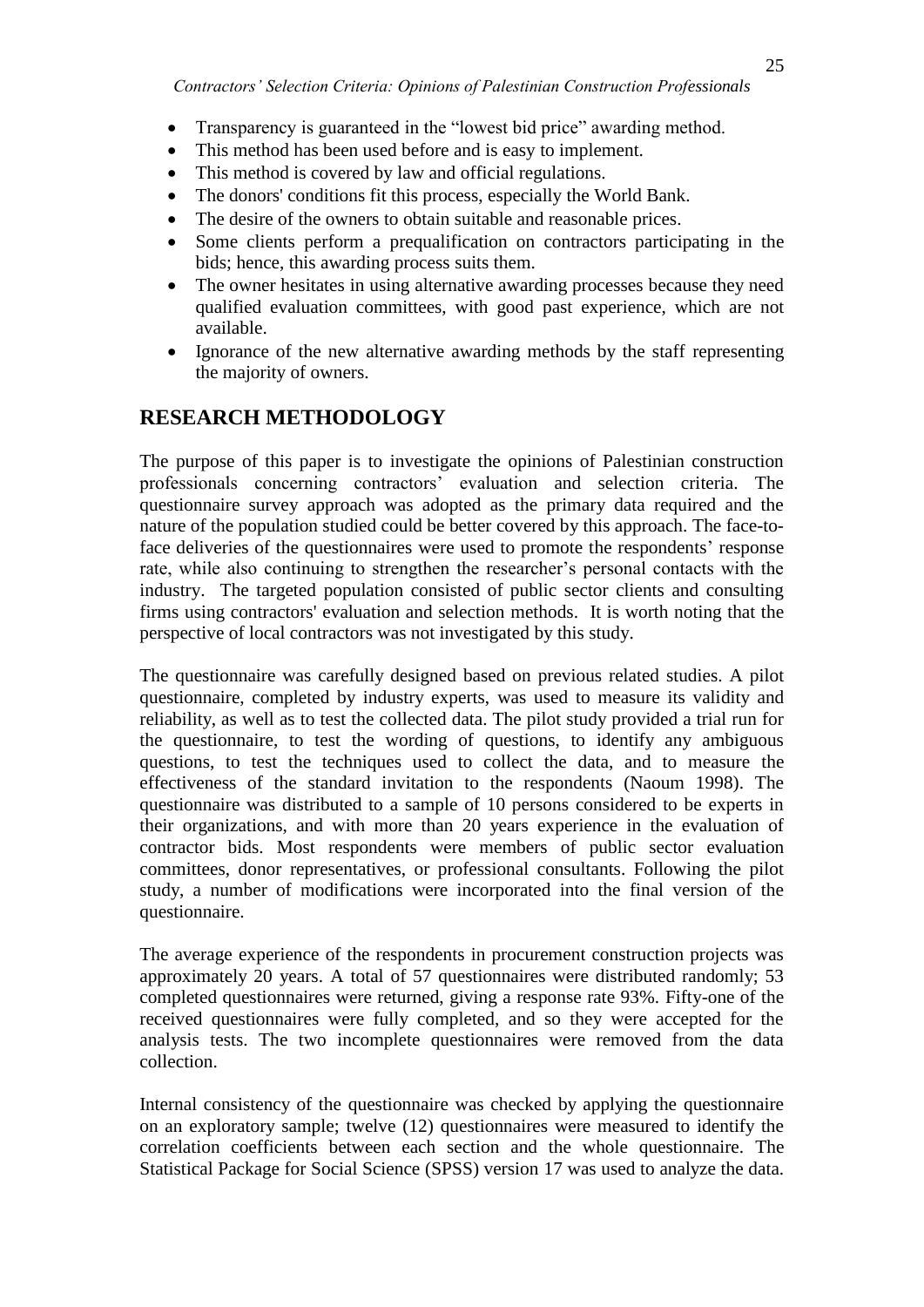When the significance level (P-value) for a paragraph within a group was found to be between (0.01-0.05), the correlation coefficient was determined to be significant at x  $= 0.05$ ; the paragraph was consistent and valid for measuring the data. However, when the P-value was less than or equals 0.01, the correlation coefficient was determined to be significant at  $x = 0.01$ ; the paragraph was valid to measure its objective.

The half split method and Alpha-Cornbach's Test for measuring the reliability of items in the questionnaires were used, with the Pearson correlation coefficient being used to measure the validity of the items in the questionnaires. The results of these tests indicated that the questionnaire was valid and reliable. Nevertheless, to recognize whether the data obtained by the questionnaire could be categorized under the normal distribution, the Normal Distribution Test (Kolmogrov-Smirnov) was used. It also helped to determine which type of statistical test was best able to analyze the collected data, either parametric or the non-parametric tests. The results show that the significance level was greater than  $0.05$  (sig.  $> 0.05$ ); thus, the data can be said to follow the normal distribution pattern, and so a parametric test can be used.

The main criteria "Classes" chosen for the contractor selection was identified through the literature survey, as well as a number of meetings and interviews with local experts related to contractor selection. Additionally, the literature review and the pilot study led to the identification of 38 factors (sub-criteria), which were grouped into 10 classes (main criteria). In the first stage, the respondents were asked to rank the classes by assigning weights to each class, i.e. rate the relative importance of the class to the other classes. This ranking was identified by assigning weights to each class. The weight of each class was limited to between 0 and 100; keeping in mind that the total weight for the ten classes must equal 100. In the second stage, the respondents were asked to rank the factors by assigning weights to each factor within the same class; the weight of each factor was limited to between 0 and 100; and the total weights for the factors within the same class must equal 100. The assigned weights for a random class or factor differed from respondent to respondent. The average weight for each class and factor was calculated using the following formula:

Average weight (for each class) = SUM (W*ci*) / N,

Where Wci is the weight assigned by the respondent i to the concerned class, and

N is the total number of respondents.

# **RESULTS AND DISCUSSION**

#### **Classes (main criteria) Weights for Contractor's Selection**

### Financial Evaluation of the Bid

The results in Table 2 show that 'Financial evaluation of the bid' was ranked in the first position, with an average weight 40.10%. Thus, the respondents agreed on the importance of this class (main criteria). The importance of the financial abilities and capabilities of the contractor ensure their capacity to execute the project successfully, and with few, if any, obstacles during the implementation process. This criterion was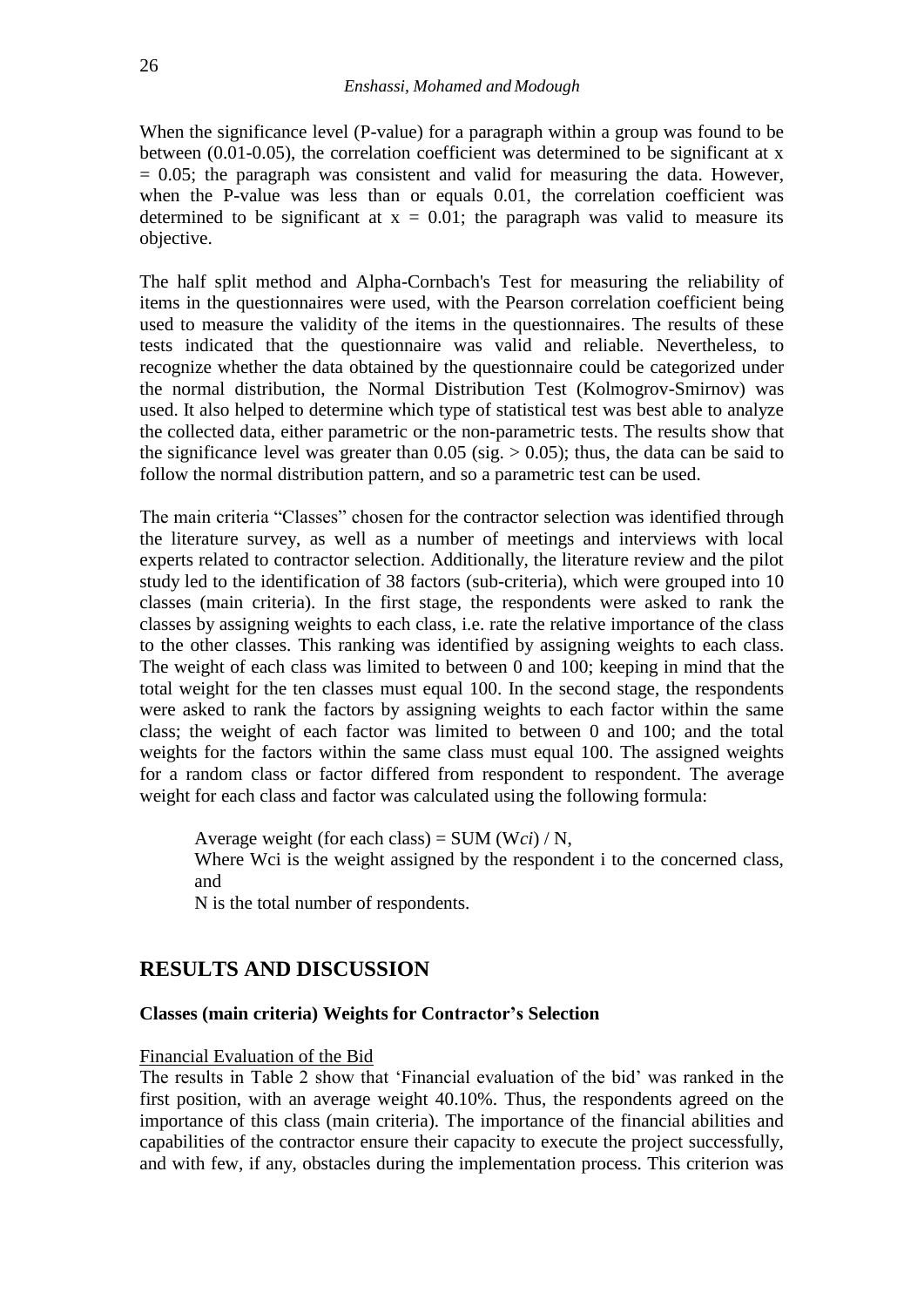considered a critical class, which leads to project success. Further, the result is in line with Alsugair's (1999) findings that financial factors were rated first from nine criteria, with a 37% weighting. Hatush and Skitmore (1998) also confirmed that financial factors ranked first (from six criteria), with a percentage of 55%.

| Rank           | Average Weight % | Class (main criteria)                 |  |
|----------------|------------------|---------------------------------------|--|
| 1              | 40.10            | Financial evaluation of the bid       |  |
| $\overline{2}$ | 9.64             | Completeness of bid document          |  |
| 3              | 8.08             | Past performances in similar projects |  |
| $\overline{4}$ | 7.40             | Staff skills and experience           |  |
| 5              | 6.86             | Contractor's reputation/image         |  |
| 6              | 6.70             | Quality of work                       |  |
| 7              | 6.12             | Contractor site management/execution  |  |
| 8              | 5.62             | Bid understanding                     |  |
| 9              | 5.14             | Plant and equipment resources         |  |
| 10             | 4.34             | Health and safety performance         |  |
|                | 100              | Total weights                         |  |

Table 2: Average Weights Assigned to Classes

# Completeness of Bid Documents

The completeness of the bid document was considered a necessary condition for acceptance of the contractor's proposal in any bid. The respondents assigned an average weight of 9.64% to this criterion, while ranking it in second position. Other researches results, for example, Alsugair (1999), had similar findings in Saudi Arabia, namely a percentage of 3%. This lower percentage can be explained by the fact that the companies working in Saudi Arabia are much bigger and more organized than those which work in the Gaza Strip (the focus of the current study).

# Past Performance in Similar Projects

The past performance of the contractors in previous similar projects appears to slightly influence the evaluation process. Consequently, the respondents were interested to know the bidder's record, which identified the contractor's experience and performance in implementing similar past projects. The respondents give an average weight of 8.08% to this class; and it was ranked in the third position. Bubshait and Gobali (1996) concluded that the previous performance of the contractor reached a weight equal to 7, or 80% from the 16 criteria used in evaluating contractors in Saudi Arabia. Additionally, Hatush and Skitmore (1998) found that the previous performance obtained a percentage of 4%, when contractors were evaluated in the United Kingdom (UK). The results from the current study indicate a high level of emphasis on the contractor's past performance.

# Staff Skills and Experience

This criteria focuses on the staff skills and experience needed to implement the project. Such experience allows the project staff to deal with any problems or obstacles during implementation, and it guarantees a substantial level of quality. This class has an average weight of 7.40%, is ranked fourth. A study by Holt et al. (1994)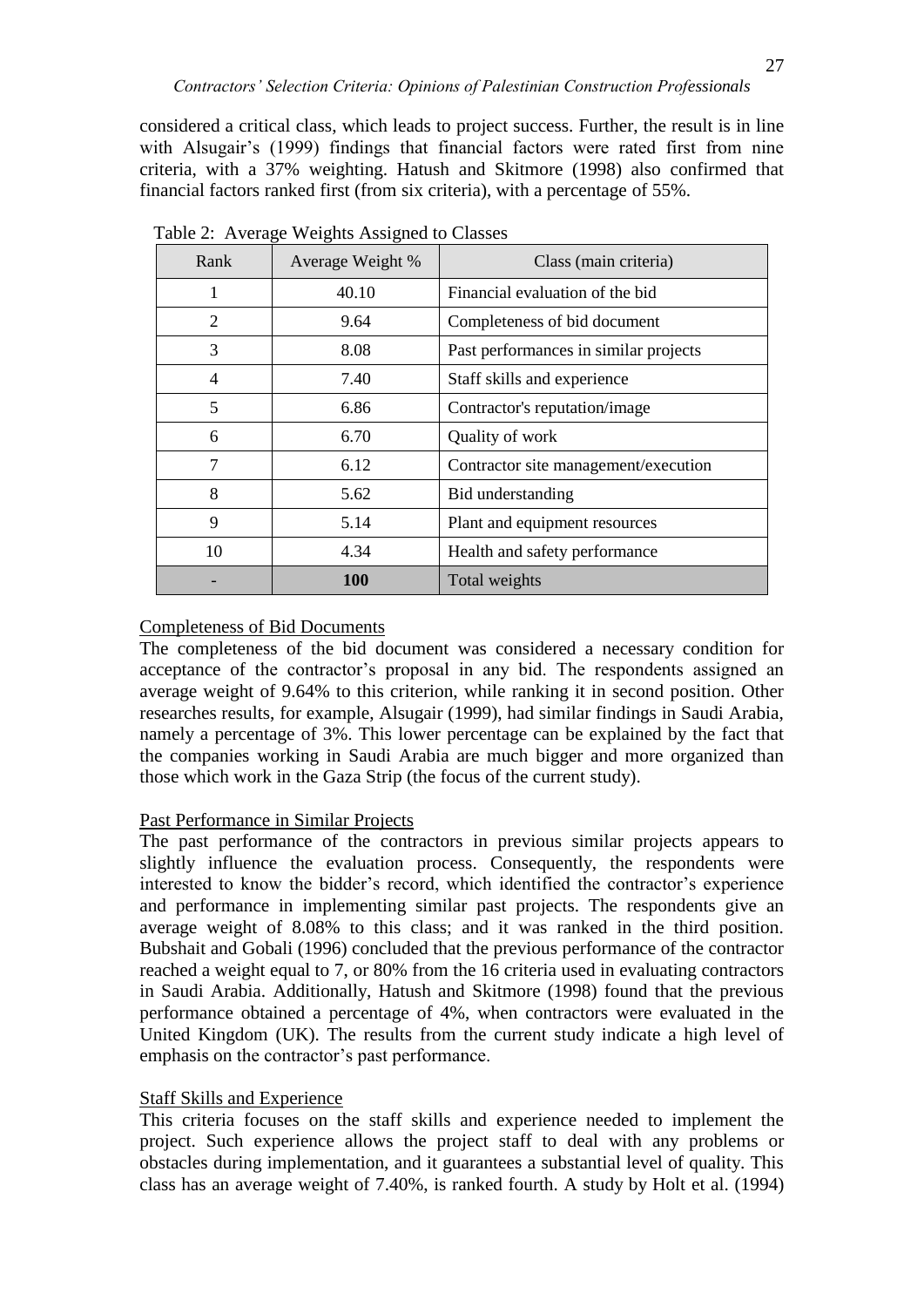showed that this criterion obtained an average weight of 5%, being close to the previous results (see above). Tarawneh's (2004) study also showed this criterion being ranked sixth out of a total of 31 criteria used to select contractors in Jordan. Therefore, this class is very important in relation to weight and rank.

## Contractor's Reputation / Image

The contractor's reputation and image received an average weight equal to 6.86%; and was ranked fifth. The respondents saw an advantage in having knowledge of the contractor's reputation from previous projects. Frequently, the contractor's reputation was a priority in the evaluation process. Egeman and Mohamed (2005) also showed the importance of this criterion; in their study it was ranked third, according to the clients' opinions, and tenth according to the consultants from 18 criteria used by Turkish contractors. Similarly, Wong and Holt (2003) showed its importance with it being one of nine criteria used in the evaluation of British contractors.

## Quality of Work

It is normal for a contractor to guarantee the quality of his work; additionally it is a critical requirement of contracts. In the current study, quality of work was ranked sixth, with an average weight of 6.70%. This result reflected the findings of Kumarswamy's (1996) study into the evaluation of contractors in Hong Kong (receiving an average weight of 19% from 8 criteria).

# Contractor's Site Management/Execution

If a contractor has good administrative skills and distinguished methods when implementing a project, he will be in a better position to receive the chance to obtain an improved evaluation. Importantly, this criterion was ranked seventh, with an average weight equal to 6.12%. Similarly, the study by Hatush and Skitmore (1998) showed the importance of the contractor's management of a project through two criteria (a and b), which received a total weight equal to 4%. In addition, Bubshait's (1996) comparative study into contractor evaluation in Saudi Arabia and the USA found that the criteria was ranked fifth by the Saudi contractors, however, it was ranked sixth (out of 16) for American contractors (Russell, 1988).

#### Bid Understanding

The ability of the contractor to understand the bid and to clarify some ways of execution in the bid, by suggesting logical solutions and clarifying some unexplained points, received reasonable consideration, being given an average weight of 5.62%. This criterion gives advantage to the contractor's understanding of the bid and shows that he has the ability, experience and knowledge; thus, reducing the opportunities of the project failure. However, Alsugair's (1999) Jordanian study identified a weighting of 10% for the evaluation points; this percentage was almost double that reached in the current study. In his Jordanian study, Tarawnah (2004) found this criteria to be ranked thirteenth of 31 criteria, with average weight of 3.83%. In their Taiwanese study, Wang and Holt (2003) identified contractor understanding of the bid at 7 %.

#### Plant and Equipment Resources

The plant and equipment resources class received a miniature average weight of 5.14%. This outcome occurred for two essential reasons; first, the projects in the local sector were small, and there was no need for complex and heavy equipment. Second, the contractors could easily rent equipment from the specialized sub-contractor in this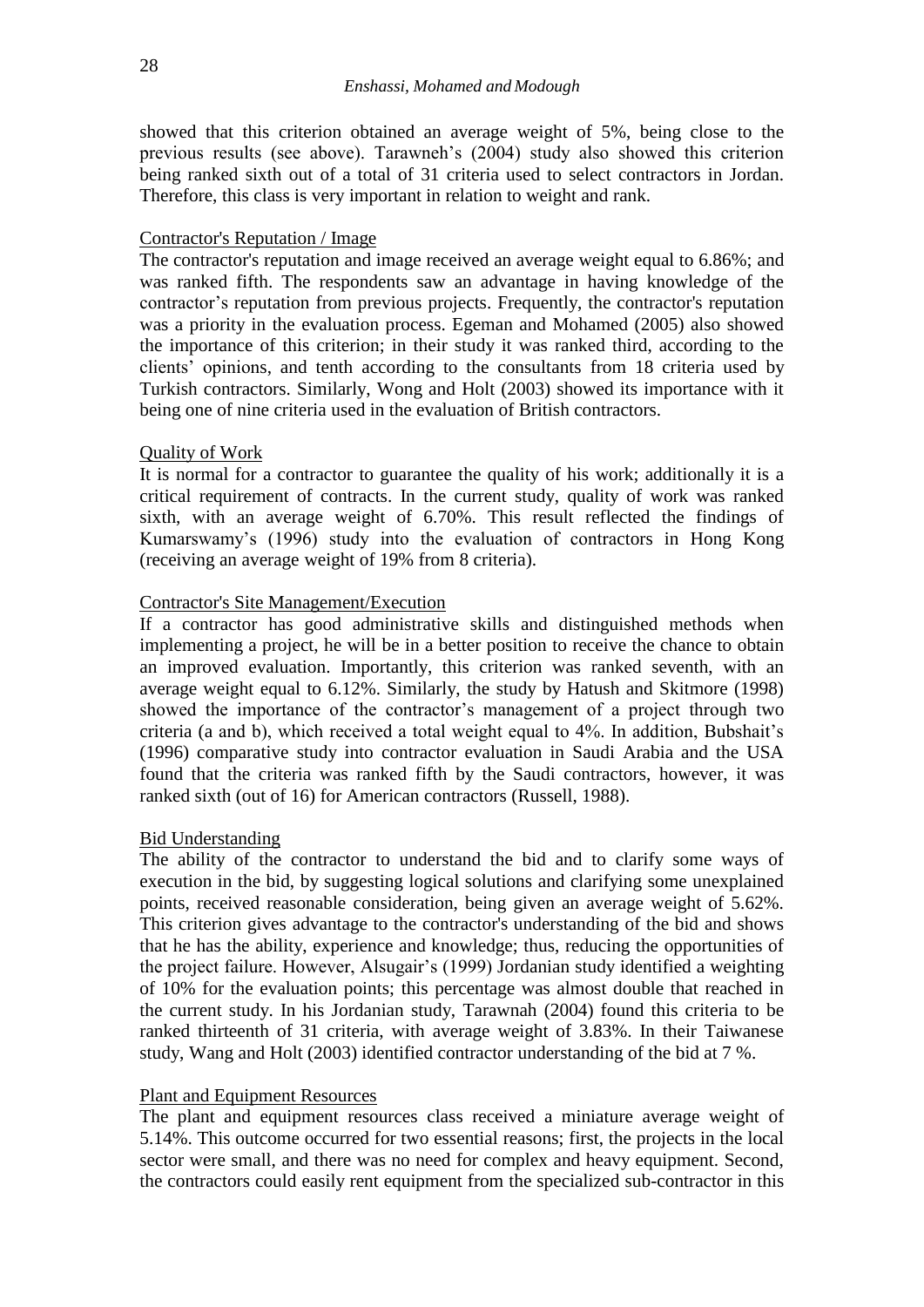field, who offered his services to all of the local contractors. This result was less in the research of Hatush and Skitmore (1998); they identified a percentage of 4.50% for this criteria weight. The results of Bubshait (1996) were much closer to the current findings, being 5.8%. Within Palestine, the availability of equipment resources for the international contractors is a basic requirement as they work in a very large and open market and within an oversized geographical area. Consequently, the availability of owned equipment is essential for the any agreement between contractors. Thus, despite the developed working conditions in such a country, this factor only obtained a small weight.

#### Health and Safety Performance

Several researchers and studies refer to the importance of the health and safety performance criteria for construction projects. This criterion was ranked last, with an average weight of 4,34%. However, the low ranking does not mean that the criterion is unimportant. The low ranking reflects the low level of interest and seriousness taken by the government and local regulators. In Tarawneh's (2004) study this criteria was ranked 13, with a weight equal to 3.83% among 31 criteria. However Hatush and Skitmore (1998) , in their study, this criterion reached 5%, whereas Kumarswamy's (1996) study found it rated at 8%. It should be noted that this result related to sewage pumping projects; these projects are considered to be most difficult, needing high health and safety measures. Singh and Tiong (2006) found a very low ranking for health and safety due to the lack of stringent statutory requirements of health and safety setup at the worksites.

#### **Factor (sub-criteria) Weights for Contractors' Selection**

The average weight for each factor was calculated using the following formula: Average Weight for each factor = SUM (Wf*i*) / N,

where Wf*i* is the weight assigned by the respondent *i* to the concerned factor, and N is the total number of respondents.

Table 3 illustrates the average weights assigned to the 38 factors used in the selection of the contractors during the bidding stage, according to the respondents' opinions. Column 1 shows the average weight of the classes; column 2 shows the fractional average weight of each factor within the same class; and column 3 shows the factor's average weight, which was calculated by multiplying the results listed in column 1 and 2 by each other. The results in this column represent the average weight of each factor within the whole set of factors. The weight associated with each factor reflects its importance in the selection of the contractors during the evaluation stage.

| Class<br>(Main criteria) | Class's<br>Average<br>Weight | Factors<br>(Sub-criteria)                 | Fractional<br>Average<br>Weight of<br>each factor<br>in the class | $3=(1 X2)$<br>Factor's<br>Average<br>Weight |
|--------------------------|------------------------------|-------------------------------------------|-------------------------------------------------------------------|---------------------------------------------|
|                          | 40.10%                       | Lowest bid                                | 65.25                                                             | 26.16                                       |
| Financial                |                              | Unbalanced bid                            | 13.12                                                             | 5.26                                        |
| evaluation of the        |                              | Arithmetic mistakes                       | 8.35                                                              | 3.35                                        |
| bid                      |                              | Financial reservation                     | 6.06                                                              | 2.43                                        |
|                          |                              | Balance sheet for the previous 3<br>years | 7.22                                                              | 2.90                                        |

Table 3: Average Weights Assigned to Classes and Factors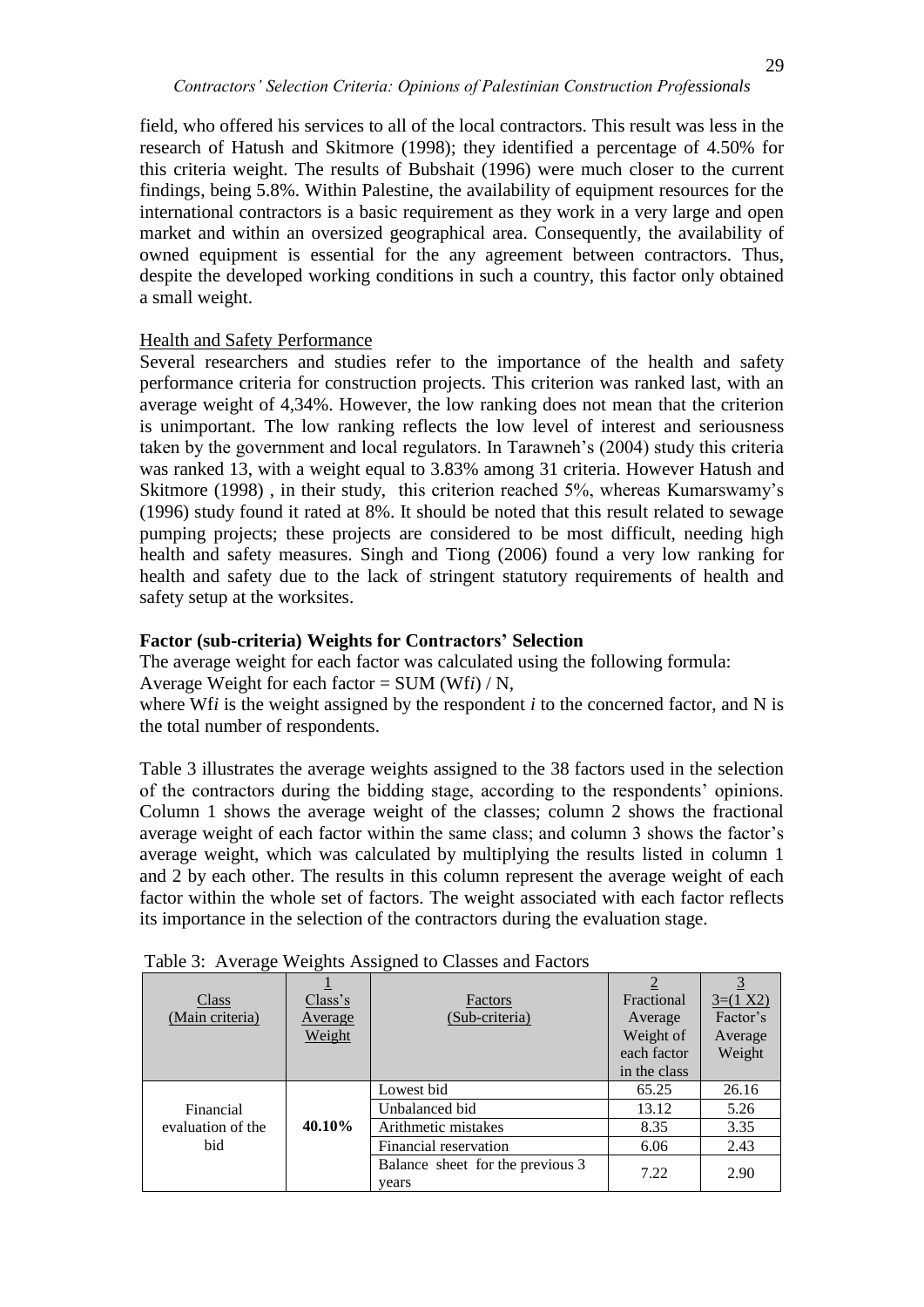| Class<br>(Main criteria)                    | $\mathbf 1$<br>Class's<br>Average<br>Weight | Factors<br>(Sub-criteria)                                                      | $\overline{2}$<br>Fractional<br>Average<br>Weight of<br>each factor<br>in the class | $\overline{3}$<br>$3=(1 X2)$<br>Factor's<br>Average<br>Weight |
|---------------------------------------------|---------------------------------------------|--------------------------------------------------------------------------------|-------------------------------------------------------------------------------------|---------------------------------------------------------------|
|                                             |                                             | Required bond                                                                  | 44.40                                                                               | 4.28                                                          |
| Completeness of<br>bid document             | 9.64%                                       | Taxes clearance                                                                | 15.64                                                                               | 1.51                                                          |
|                                             |                                             |                                                                                |                                                                                     |                                                               |
|                                             |                                             | Financial capability                                                           | 18.86                                                                               | 1.82                                                          |
|                                             |                                             | Shortage contract offer                                                        | 21.10                                                                               | 2.03                                                          |
| Past performances                           |                                             | Perform past projects on time                                                  | 44.70                                                                               | 3.61                                                          |
| in similar projects                         |                                             | Reasonability of cost in past                                                  | 20                                                                                  | 1.62                                                          |
|                                             | 8.08%                                       | project                                                                        |                                                                                     |                                                               |
|                                             |                                             | Quality level in past projects                                                 | 35.30                                                                               | 2.85                                                          |
| Staff skills and                            |                                             | Existance of Staff training program                                            | 14.79                                                                               | 1.10                                                          |
| experience                                  |                                             | Ratio of trained staff to total staff                                          | 16.49                                                                               | 1.22                                                          |
|                                             |                                             | Project managers' experiences                                                  | 28.10                                                                               | 2.08                                                          |
|                                             | 7.40%                                       | Other project staff experience                                                 | 19.58                                                                               | 1.45                                                          |
|                                             |                                             | Past performance of the project                                                |                                                                                     |                                                               |
|                                             |                                             | staff                                                                          | 21.04                                                                               | 1.55                                                          |
| Contractor's                                |                                             | Classification of the company                                                  | 37.51                                                                               | 2.57                                                          |
| reputation/image                            |                                             | Number of years in the business                                                | 17.65                                                                               | 1.21                                                          |
|                                             |                                             | Contractor capital                                                             | 15.10                                                                               | 1.04                                                          |
|                                             | 6.86%                                       | Past owner/contractor relationship                                             | 15.51                                                                               | 1.06                                                          |
|                                             |                                             | Cooperative in solving problems                                                | 14.23                                                                               | 0.98                                                          |
|                                             |                                             | Quality<br>records<br>on<br>previous                                           |                                                                                     |                                                               |
|                                             |                                             | projects                                                                       | 42.66                                                                               | 2.86                                                          |
| Quality of work                             | 6.70%                                       | Proposed quality control in                                                    |                                                                                     |                                                               |
|                                             |                                             | implementation                                                                 | 33.30                                                                               | 2.23                                                          |
|                                             |                                             | Application of the ISO system                                                  |                                                                                     |                                                               |
|                                             |                                             |                                                                                | 24.04                                                                               | 1.61                                                          |
| Contractor site<br>management<br>/execution | 6.12%                                       | Type of proposed control and<br>monitoring procedures during<br>implementation | 34.13                                                                               | 2.09                                                          |
|                                             |                                             | Construction progress reporting<br>systems                                     | 25.60                                                                               | 1.57                                                          |
|                                             |                                             | Provision of trained /skilled staff<br>for the particular project              | 40.27                                                                               | 2.46                                                          |
|                                             |                                             | Aware of bid document                                                          | 42.04                                                                               | 2.36                                                          |
| Bid understanding                           |                                             | Explain ambiguous item                                                         | 21.63                                                                               | 1.22                                                          |
|                                             | 5.62%                                       | Response ambiguous                                                             | 16.94                                                                               | 0.95                                                          |
|                                             |                                             | Solicit classified information                                                 | 19.39                                                                               | 1.09                                                          |
|                                             | 5.14%                                       | Condition of equipment                                                         | 31.35                                                                               | 1.61                                                          |
|                                             |                                             | Suitability of equipment to the                                                |                                                                                     |                                                               |
| Plant and                                   |                                             | project size                                                                   | 30.11                                                                               | 1.55                                                          |
| equipment                                   |                                             | Efficiency of proposed technology                                              |                                                                                     |                                                               |
| resources                                   |                                             | level to the project type                                                      | 17.85                                                                               | 0.92                                                          |
|                                             |                                             | Availability of owned construction                                             | 20.69                                                                               | 1.06                                                          |
|                                             |                                             | equipment                                                                      |                                                                                     |                                                               |
|                                             | 4.34%                                       | Proposed health and safety                                                     | 50.10                                                                               | 2.18                                                          |
| Health and safety                           |                                             | program                                                                        |                                                                                     |                                                               |
| performance                                 |                                             | Health and safety records on                                                   | 49.90                                                                               | 2.16                                                          |
|                                             |                                             | previous projects                                                              |                                                                                     |                                                               |
| <b>Total</b>                                | 100                                         |                                                                                |                                                                                     | 100                                                           |

Table 3: Average Weights Assigned to Classes and Factors (Cont'd)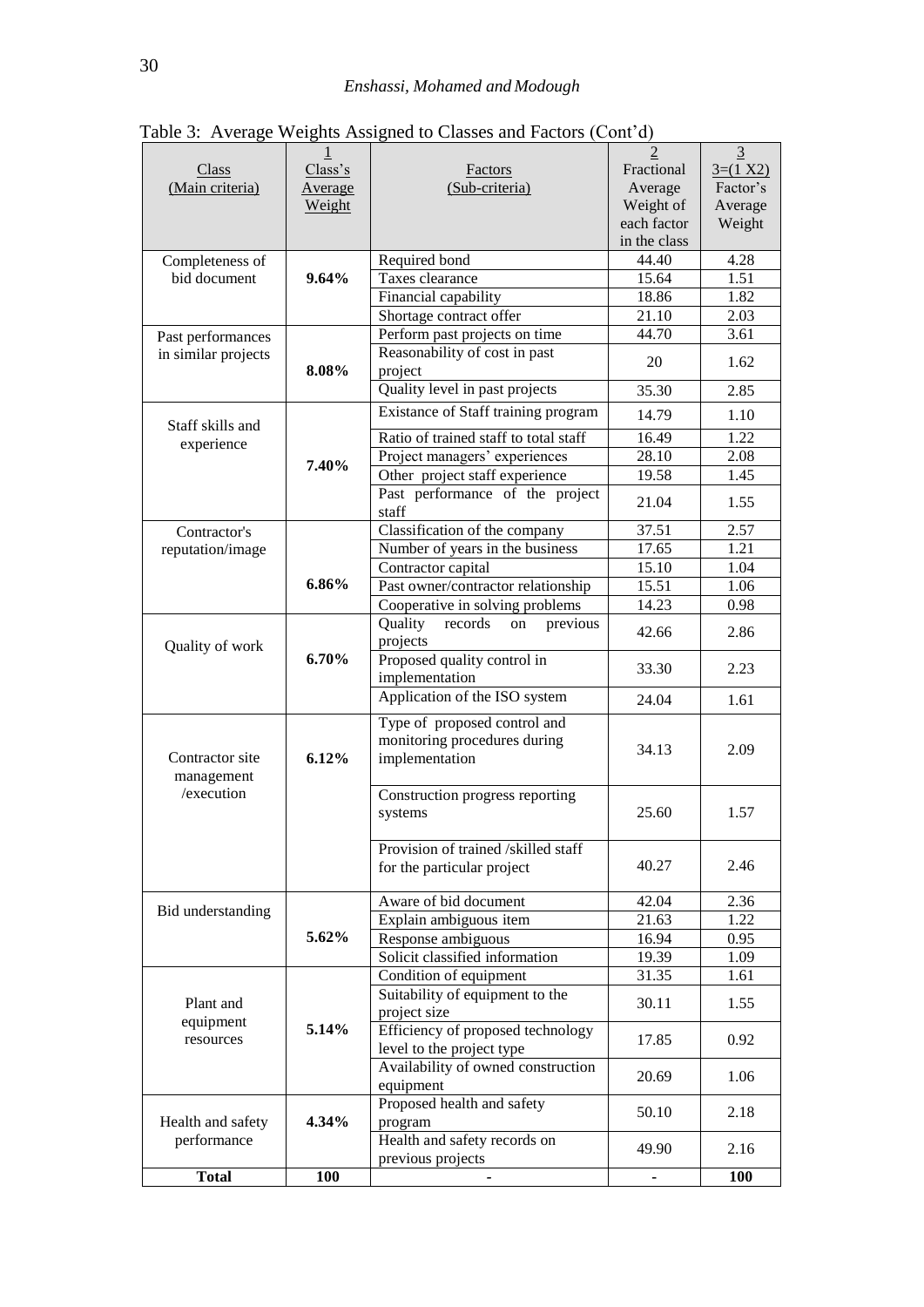#### Sub-criteria for Financial Evaluation Class

The weight of the lowest bid for the financial evaluation of the bid was equal to 26.16% (see Table 3), while the weight of the unbalanced bid equals 5.26%, the weight of the arithmetic mistakes equals 3.35%, the weight of the financial reservation equals 2.90%, and the balance sheet for the previous 3 years equals 2.43%. The class related to the financial evaluation of the bid was composed of five factors. The first and most important factor was the lowest bid. If the bid price was reasonable, there was a good chance of winning the bid. Likewise, if the bid price was the lowest one, the chance of winning the bid increased to the maximum. If the contractor submitted an unbalanced bid (i.e. a submission with over priced items for the first stage of the project and under priced items for the final stage, to obtain a considerable cash flow in the early stage of implementation), this negatively affects the image of the contractor's financial stability.

The unbalanced bid factor obtained a reasonable weight when it equalled 5.26%. The submission of an unbalanced bid indicated a weakness in the contractor's financial resources and a limitation of his cash money. The third factor related to existing of arithmetic mistakes; the fourth factor to financial reservation (the weight assigned to this factor was 2.43%; this factor represents the financial reputation of the contractor. The analysis of financial strength was required to indicate the likelihood of contract failure in terms of the contractor's capability and capacity to invest in the project. The fifth factor related to the submission of the balance sheet for the previous 3 years (being rated at 2.43%, which matched the results in Holt's (1994) study). Alsugair (1999) found that financial reservation was rated at 2.25%, while the unplanned bid was 9% (1999) and 5.26% in this study which indicates the importance of this factor from the respondents' points of view in the two studies.

## Sub-criteria for Completeness of Bid Document Class

In the current study, the weight of required bond was equal to 4.28% (see Table 3). The weight of the shortage contract offer equalled 2.03%; the weight of the financial capability equalled 1.82%; and the weight of the taxes clearance equalled 1.51%. The acceptance of any bid necessitates the completeness of all the required documents listed in the bid invitation; they indicate the responsiveness of the bidder to the project conditions. The submission of the required bond is the most important factor; if the bond is not submitted, the bid will be rejected in the early stages. In most cases this means before the evaluation of bids commence. The second factor was the shortage in the contract offer. Here the bidders are usually asked to submit their documents and complete a number of forms related to general information, past projects, subcontractors, proposed time plan, breakdown of some cost items, contractors' references, and other similar information. All these requirements need time and effort for the contractors to comply with the requests and submit a complete bid. In practice, there was, more or less, a shortage in the submitted bids.

The third factor, financial capability, is important to the client, as it guarantees the financial capability of the contractors and helps avoid any failure due to a shortage in the financial power of the bidder. The taxes clearance factor was weighted at only 1.51%; this indicated the existence of difficulties between local contractors and the Ministry of Finance, and indicated the existence of disputes encountered by the respondents in previous projects related to the contractor's delay in submission of their taxes clearance certificate for both income taxes and value added taxes (VAT).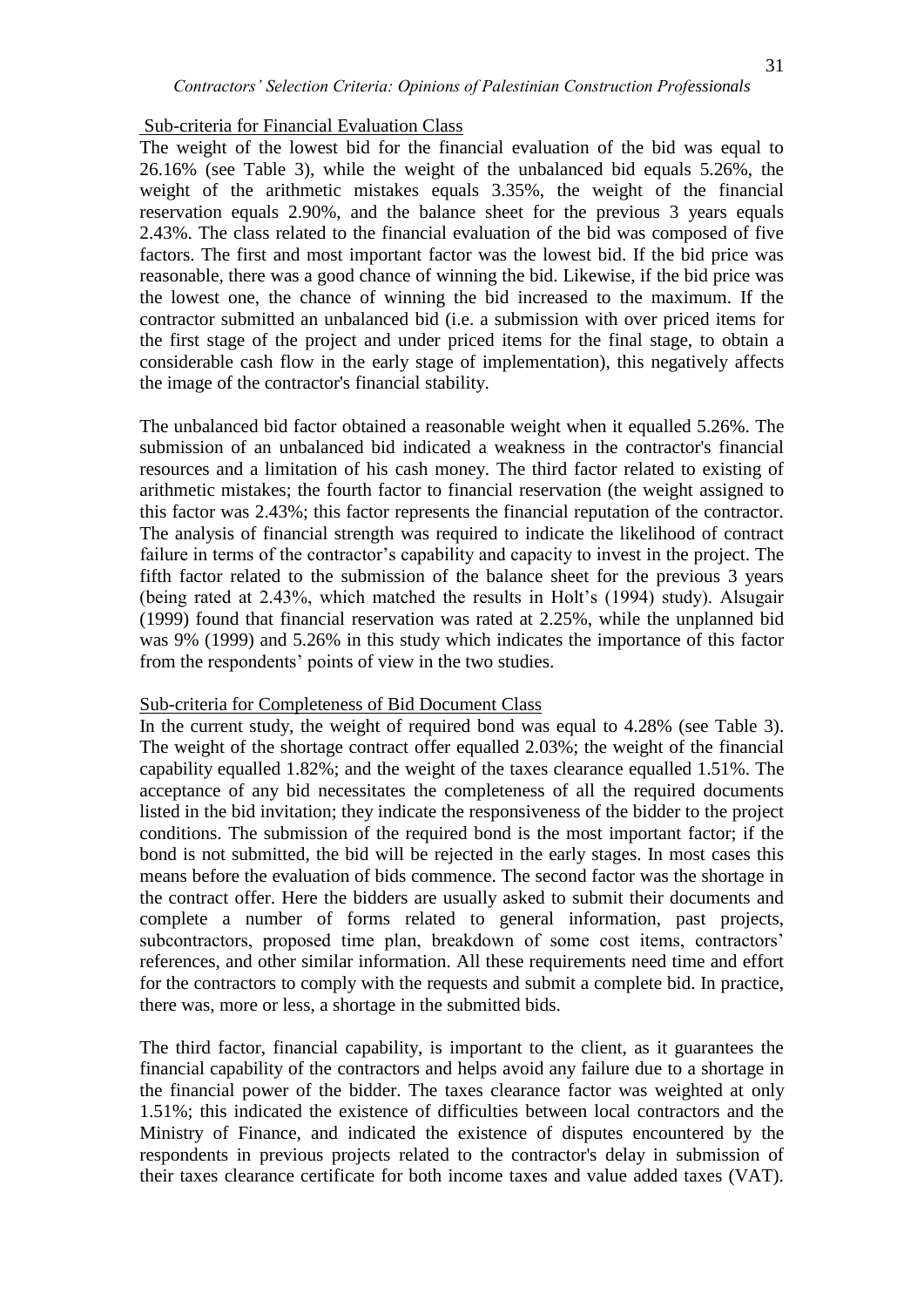The local institutes or project owners require contractors to submit a taxes clearance certificate periodically, or prior to the submission of their payments. A clearance certificate is delivered by the Ministry of Finance (Taxes Department). This certificate confirms that all taxes related to the project have been paid by the contractor. Further, it indicates his strong position in relation to this criterion.

#### Sub-criteria for Past Performances Class

The factors of the past performance class or criteria focus on the identification of the performance of the bidders in previous projects to trace the success of their completed projects in respect to project time, quality and cost. These factors were weighted at 3.61, 2.85, and 1.62%, respectively (Table 3). The past performances from similar projects were obtained from the bidders' declarations. Currently, no local institute is responsible for recording and maintaining documents from previous construction projects implemented in the Gaza Strip.

#### Sub-criteria for Staff Skills and Experience Class

The staff skills and experience class is used to obtain the contractor's ability to satisfy the clients' needs. The Human Resource Management system (HRM), used by the contractors, was assessed in relation to five factors (Table 3). The two most important factors, according to the respondents' opinions, were the project manager's experience and the past performance of the project staff, with weights of 2.08 and 1.55%, respectively. However, the results achieved ranged between 2% (Hatush and Skitmore's (1998) study), and 5.06% (Holt et al. 1995). The other three factors, the experience of other staff, the ratio of trained staff to total staff, and the existence of staff training programs, were weighted at 1.45, 1.22, and 1.1%, respectively These findings are close to the findings of Holt (1994) at 6.10%.

## Sub-criteria for Contractor's Reputation/Image Class

The weight for the contractor's classification equalled 2.57%, making it the most important factor within this class. The weight for the number of years in the business equalled 1.21%, the contractor's capital equalled 1.04%, the past owner/contractor relationship equalled 1.06%, and cooperation in solving problems equalled 0.98%. The reputation of the contractors bidding for the project has a large influence on the evaluation process during the bidding stage. The criteria was weighted at 6.86%, however, the most important factor was the classification of the contractor's company, as all clients preferred to work with the higher classified contractor.

The second factor, the number of years in business, had a weight of 1.21%, while the third factor, the past owner/contractor relationship, was assigned a weight of 1.06%. The results from the study by Hatush and Skitmore (1998) were 0.50% and 2%, respectively. This finding supports the suggestion that the contractor is required to meet the client's satisfaction and to maintain a good reputation within the construction market, as a credit for future projects. The contractor capital and cooperation in solving problems received a weight of 1.04 and 0.98%, respectively. In contrast, Alsugair's (1999) found that these two factors were weighted at 7%. The large difference between the results of the two studies can be accounted for by the diverseness of the project settings, that is, Saudi Arabia (Alsugair's study) and the Gaza strip (the current study), with reference to the project's cost, type, site conditions, and complexity.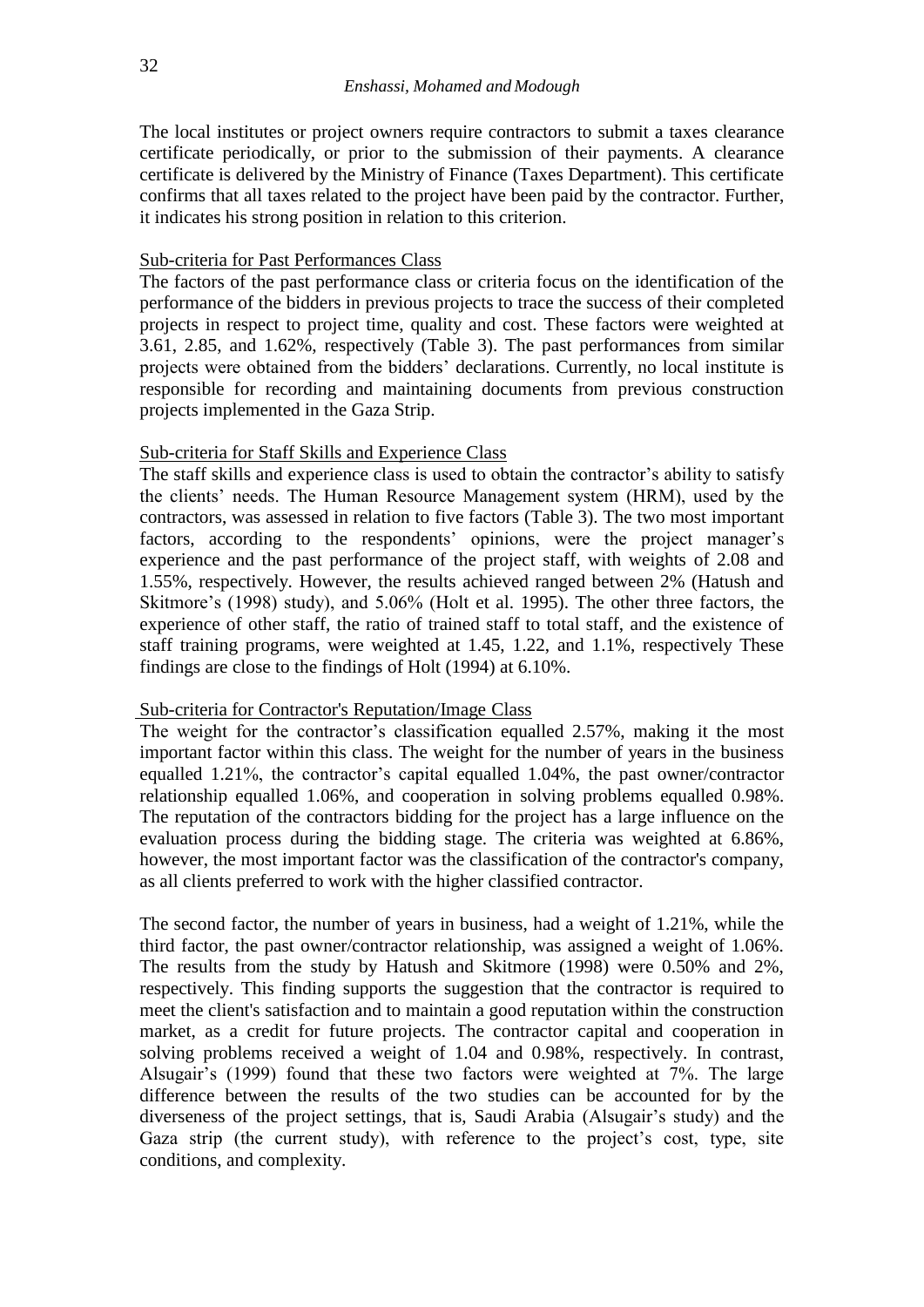## Sub-criteria for Quality of Work Class

Three factors were identified in the quality of work class (Table 3). The first factor, the quality records from previous projects, had a weight of 2.86%. The second factor, the proposed quality control system during implementation, had a weight of 2.23%. The third factor was the application of the ISO system, with a weight of 1.61%. The result indicates that the respondents tend to select a contractor who is familiar with the application of quality procedures, according to international standards. The current study, however, showed that the ISO system was achieved and obtained by only a few local contractors in the Gaza Strip. These contractors had received assistance and support from international agencies related to quality control in the construction sector. The results demonstrated the tendency of respondents to avoid potential problems related to quality in their projects.

## Sub-criteria for Contractor Site Management/Execution Class

In the contractor site management/execution class, the weight of the provision of trained/skilled staff equalled 2.46%; the weight of the type of proposed control and monitoring procedures during implementation equalled 1.57%, and the weight of the construction progress reporting systems equalled 2.09% (Table 3). The study showed that clients prefer to work with a contractor who has a high proven level of managerial and technical strength. Indeed, sometimes, the client wishes to know the qualifications of the contractor's staff, related to specific types of work, either at the management or technical level.

In the study by Hatush and Skitmore (1998), management knowledge was weighted at 2.00%, however, according to Tarawnah (2004), the factor related to the site management and contractor staff received a weight 4.30%. This result validated the results achieved in the current study. In the Gaza Strip, the employment situation for the majority of technical staff working with the local contractors is unstable and, frequently, their jobs are temporary, and end after the completion of the project. The discontinuity of their practical experience means that they need to participate in training sessions in order to improve their managerial and technical skills. This is especially so when related to the reporting and monitoring procedures of construction projects.

# Sub-criteria for Bid Understanding Class

The first factor focuses on the contractor's awareness of the bid documents; this factor received a weight of 2.36%, and reflects the contractor's understanding of the bid documents (Table 3). The second factor, the ability to explain the identified items in the bid, received a weight of 1.22%. The third factor, solicits classified information, received a weight of 1.09%; while the fourth factor, submitting a response to confusing items, received a weight of 0.95%. This result shows there is a need for the contractor to prove his competence and experience to the evaluation committee, during the evaluation process. Specifically, he needs to show that he is capable of keeping the project implementation going without obstacles delaying the process.

# Sub-criteria for Plant and Equipment Resources Class

Four factors were identified in these sub-criteria: plant and equipment resources, the suitability of the equipment, its ownership, and the proposed technology. The weights given to these factors were 1.66, 1.55, 1.06, and 0.92%, respectively (Table 3). The availability of equipment resource and, in particular, the owned equipment, allows the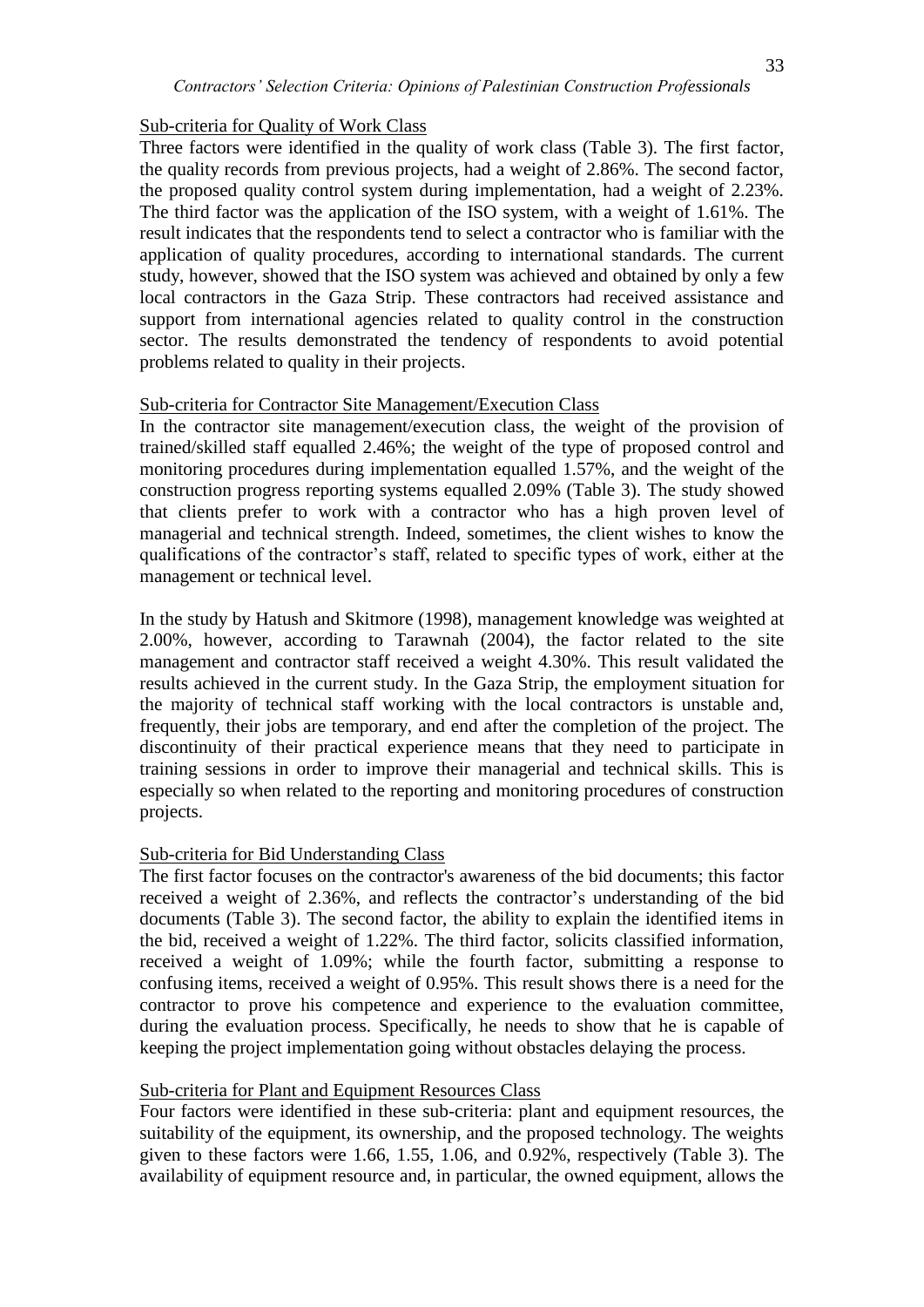company to demonstrate that it has the technical capacity to undertake the required project tasks. In addition, it enables the client to reach an informed decision about these factors. Hence, the contractor is required, for each project, to demonstrate that the proposed plant and equipment is adequate to do the work properly and expeditiously, in order to achieve the maximum weight related to safety factors.

#### Sub-criteria for Health and Safety Performance Class

The clients normally ask contractors to submit their proposed health and safety program as well as relevant previous records in relation to their health and safety performance. The two identified factors received a weighting of 2.16 and 2.18%, respectively (Table 3). In a similar study, Hatush and Skitmore (1998) found that the assigned weight of health and safety records was 5.00%. In his study, Holt et al. (1994) achieved a weighting of 2.85%. The findings from the two studies indicate the strength of the current research results. While, the project documents contain the required measures and procedures related to health and safety, some contractors do not always deal with this information seriously. Indeed, it is rare to find a contractor being rejected due to failing in this particular factor. Consequently, the weights assigned by the respondents to the safety factors indicate the client's need to engage the contractor with better safety records, and the need to propose an efficient safety program.

# **CONCLUSION**

The selection of a suitable contractor is the key to project success. The aim of this study was to gain an understanding of the contractors' selection methods and their evaluation criteria for construction project on the Gaza Strip. The results show that, of the 10 classes assessed, the financial evaluation of the bid was ranked highest, in first position, with a weight equal to 40.10%. The remaining 9 classes, all related to technical criteria, received a total weighting of 59.90%. These findings demonstrate the importance of both technical and financial criteria on contractor selection. The bid price was determined to be the most important criterion in the selection of local contractors. In terms of a successful project, contractors need to be selected according to the highest cumulative score of financial and technical scores, rather than to the lowest price. Hence, there is the need for a multi-criteria system to achieve the best contractor selection for a successful project. Contractors must be selected for the implementation of the construction work through a rigorous evaluation system. Such a system needs to be based on evaluation criteria, which should be clearly defined in the bidding documents, obtained by the contractors before the bid submission., Ultimately, the aim of contractor selection should be to identify the "best bidder", which may not be the "lowest bidder".

A change is needed to the traditional contractor selection system, with a shift away from awarding contracts to the "lowest price", to "multi-criteria selection" practices. The multi-criteria selection process involves establishing alternative contractor selection methods, based on technical and financial criteria. The local official authorities need to make legislative changes on related statutes/law, so that the awarding committees can lawfully consider not only cost, but technical factors as well that are useful to predict the quality of the construction.. Once this is undertaken, the awarding committees can lawfully consider all factors, including technical factors, not just the lowest bidder. The evaluation of the contractors' past performance, however, can only be obtained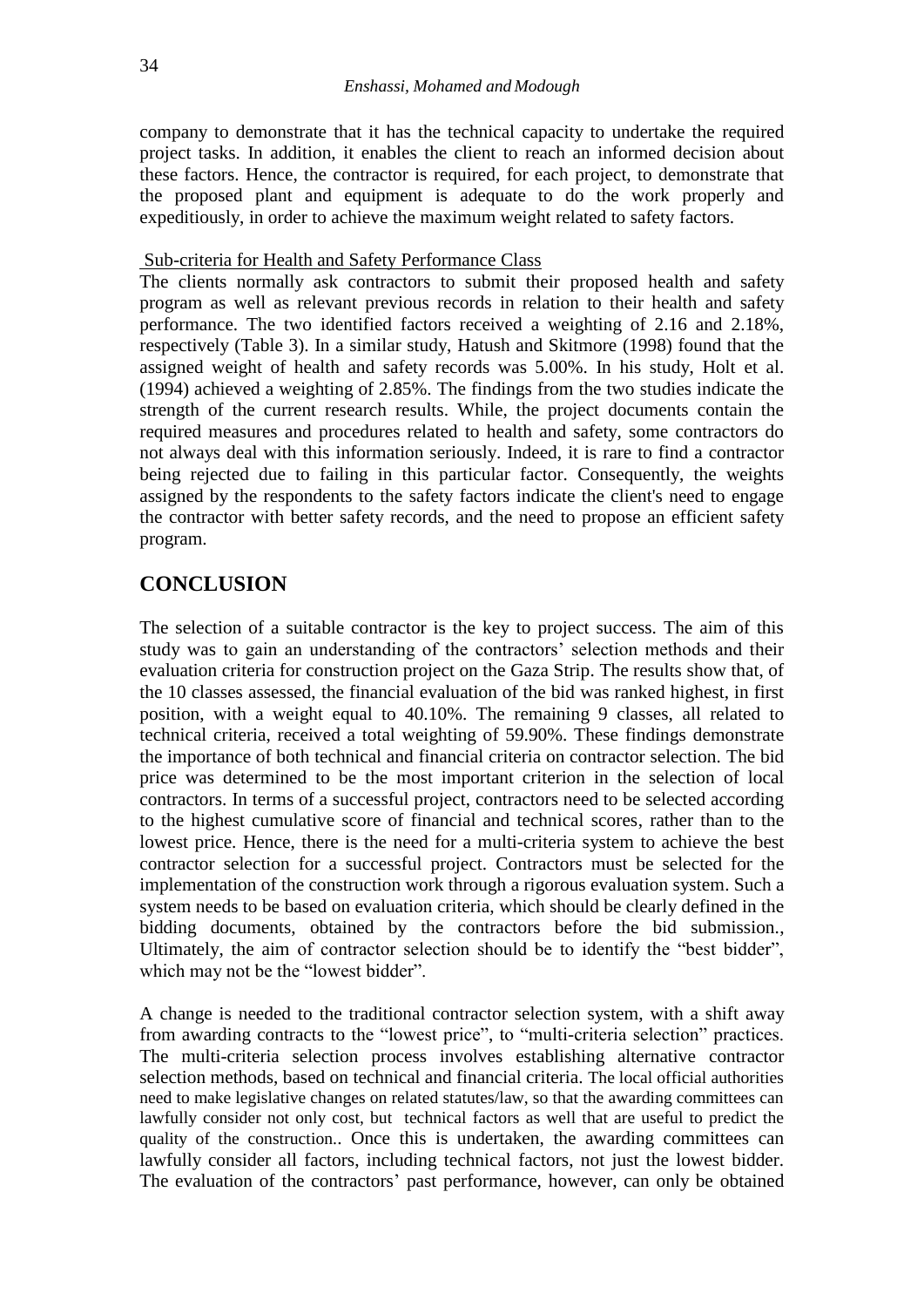from the contractors themselves. This process does not ensure an accurate assessment of their performance. Therefore, a specialized public institute must become responsible for recording and archiving the data related to projects implemented in the Gaza Strip. The information held by the institute will assist both clients and contractors, by ensuring the probity of the selection process, and through the provision of accurate information to the evaluation and selection committees and all interested organizations. One suggestion is the establishment of the institute through an official public organization, for example, the 'Central Bidding Committee'. This alternative approach will facilitate a fair and transparent bid evaluation process, with equal opportunities to all bidders, and a high level of responsibility.

# **REFERENCES**

- Alhazmi, T. and McCaffer, R. 2000. Project procurement system selection model. *Journal of Construction Engineering and Management, ASCE* 126 (3), pp. 176-184.
- Alsugair A 1999. Framework for evaluating bids of construction contractors, *Journal of Management in Engineering* 15( 2), pp.72-78.
- Beard, J., Loukakis, M. C., and Wundram, E. C (2001) Design-Build: Planning Through Development. McGraw Hill, New York.
- Bubshait, A. and Gobali, K. 1996. Contractor prequalification in Saudi Arabia, *Journal of Management in engineering* 12, pp.50-54.
- Chinyio, E. A; Olomolaiye, P. O.; Kometa, S. T. and Harris, F. C. 1998 A needs based methodology for classifying construction clients and selecting contractors, *Construction Management and Economics* 16 (1) pp. 91-98.
- Egan, J. 1998, Rethinking construction, Department of the Environment, Transport and the Regions, DETR [http://www.construction.detr.gov.uk/cis/rethink/1.htm. Retrieved on](http://www.construction.detr.gov.uk/cis/rethink/1.htm.%20Retrieved%20on%20Februry,15)  [Februry,15,](http://www.construction.detr.gov.uk/cis/rethink/1.htm.%20Retrieved%20on%20Februry,15) 2007.
- Egemen, M. and Mohamed, A. 2005. A framework for contractors to reach strategically sorrect bid/no bid and mark-up size decisions, *Building and Environment* 42( 3), pp. 1373-1385
- El Sawalhi, N,, Rustom, R., Eaton, D. 2007. Contractor pre-qualification model, *International Journal of Project Management* 25, pp. 465-474.
- Eriksson, P E. and Westerberg, M. 2011. Effects of cooperative procurement procedures on construction project performance: A conceptual framework, *International Journal of Project Management* 29, pp. 197-208.
- Fu, W. K., Drew, D. S. and Lo, H. P. 2004. Start-up and steady-state learning in recurrent bidding, *Building Research and Information* 32 (6), 484-496.
- Hatush, Z. and Skitmore, M. 1998, Contractor selection using multi criteria utility theory: an additive model. *Building and Environment* 33 (2–3), pp. 105–15.
- Hatush, Z. and Skitmore, M. 1997. Criteria for contractor selection. *Construction Management and Economics* Vol. 15(1), pp.19–38.
- Herbsman, Z. and Ellis, R. 1992. Multi parameter bidding system innovation in contract administration, *Journal of Construction Engineering and Management* 118(1), pp. 142- 150.
- Herbsman, Z. J. 1995 Time is money: innovative contracting methods in highway construction, *Journal of Construction Engineering and Management*, 21 (9).
- Holt, G. D., Olomolaiye, P.O. and Harris, F. C. 1994. Factors influencing UK construction clients choice of contractor, *Building and Environment* 29(2), pp.241-248.
- Holt, G. D., Olomolaiye, P. O., Harris, F. C. 1995. A review of contractor selection practice in the UK construction industry. *Building and Environment*30 (4) pp.553–61.
- Holt, G.D. (1998), Which contractor selection methodology? *International Journal of Project Management* 16, pp. 153-164.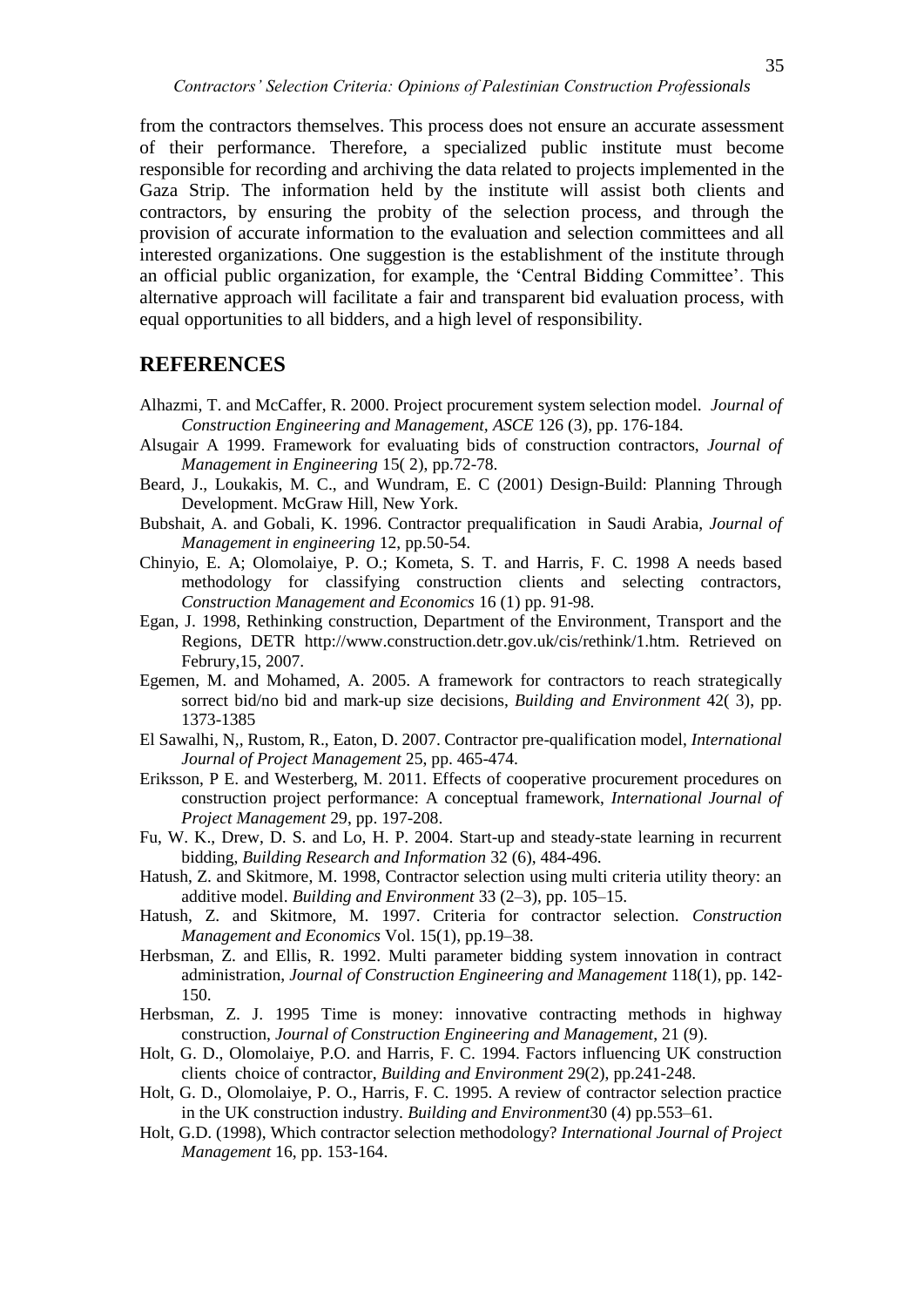- Jaselskis, E. J., and Russell, J. S. 1992. Risk analysis approach to selection of contractor evaluation method. *Journal of Construction Engineering and Management*, 118(4), pp 814–821.
- Jensen, D. 2001. The public sector competitive bidding process: negating single contract bid responsibility- ASC Proceedings of the 37th Annual Conference, April 4 - 7, 2001, p  $225 - 238.$
- Kometa, S. T., Olomolaiye, P. O. and Harris, F. C. 1995. An evaluation of clients' needs and responsibilities in the construction process, *Engineering Construction and Architectural Management* 2 (1) pp. 75-76.
- Kumaraswamy, M. 1996. Contractor evaluation and selection: a Hong Kong perspective, *Building and Environment journal*31(3), pp. 273- 282.
- Latham, M. 1994. Constructing the team, final report of the joint government/industry review of procurement and contractual arrangements in the United Kingdom Construction Industry, HMSO: London.
- Mahdi, I. M; Riley, M. J.; Fereig, S. M. and Alex, A. P. 2002. A multi-criteria approach to contractor selection, *Engineering Construction and Architectural Management*, 9 (1), pp. 29- 37.
- Merna, A. and Smith, N. J. 1990. Bid evaluation for UK public sector construction contracts, Proc. Inst. Civil Engineers, 1(88), pp. 91-105.
- Mitcus, S., and Trinkuniene, E. 2007. Analysis of criteria system model for construction contract evaluation, *Technological and Economic Development of Economy*, 13(3), pp.244-252
- Moore, M. J. 1985a. Selecting a contractor for fast track projects part-1: principles of contractor evaluation, *Plant Engineering*, 39(12), pp. 74-55.
- Moore, M. J. 1985b. Selecting a contractor for fast track projects part-2: quantitative evaluation method, *Plant Engineering* 39(18), pp. 54-56.
- Naoum, S. (1998). Dissertation Research and Writing for Construction Students. Oxford: Butterworth-Heinemann.
- Nguyen, V. U. 1995. Tender evaluation by fuzzy sets, *Journal of Construction Engineering and Management*, 111(3), pp. 231– 242.
- Ng, S. T. and Wan, W. Y. 2005. Appraisal of subcontractor performance, criteria and their importance, in A. S. Kazi (Editor). Proceedings of CIB2005, Advancing Facilities Management and Construction through Innovation, Finland Hall, Helsinki, Finland, 305–314.
- Ogunsemi, D. R. and Aje, I. O. 2006. A model for contractors' selection in Nigeria, *Journal of Financial management of Property and Construction* 11(1), pp. 33-43.
- Plebankiewicz, E. 2009 Criteria for contractor selection used by Polish investors, *Technology and Management in Building Engineering*, 91, 121-129.
- Runde, D. F and Sunayama, Y. 1999. Innovative contractor selection methods, PAE-policy Analysis Exercise submitted to the executive office for administration & finance in the commonwealth of Massachusetts.
- Russell, J.S. and Skibniewski, M,J, 1988. Decision criteria in contractor pre -qualification. *Journal of Management in Engineering*, 4(2), pp.148-64.
- Saaty, T. L. 1990. How to make a decision: the analytic hierarchy process. *European Journal of Operational Research*, 48, pp 9-26.
- Singh, D and Tiong, R. L. 2006. Contractor selection criteria: investigation of opinions of Singapore construction practitioners, *Journal of Construction Engineering and Management*, 132( 9), pp. 998-1008.
- Skitmore, R. M. and Marsden, D. F. 1988. Which procurement system? Towards a universal procurement selection technique, *Construction Management and Economics* 6 (1), pp71-89.
- Soetanto, R.;Proverbs, D. G. and Cooper, P. 1999. A conceptual model of performance and satisfaction for main participants or construction project coalitions, ARCOM, 16th